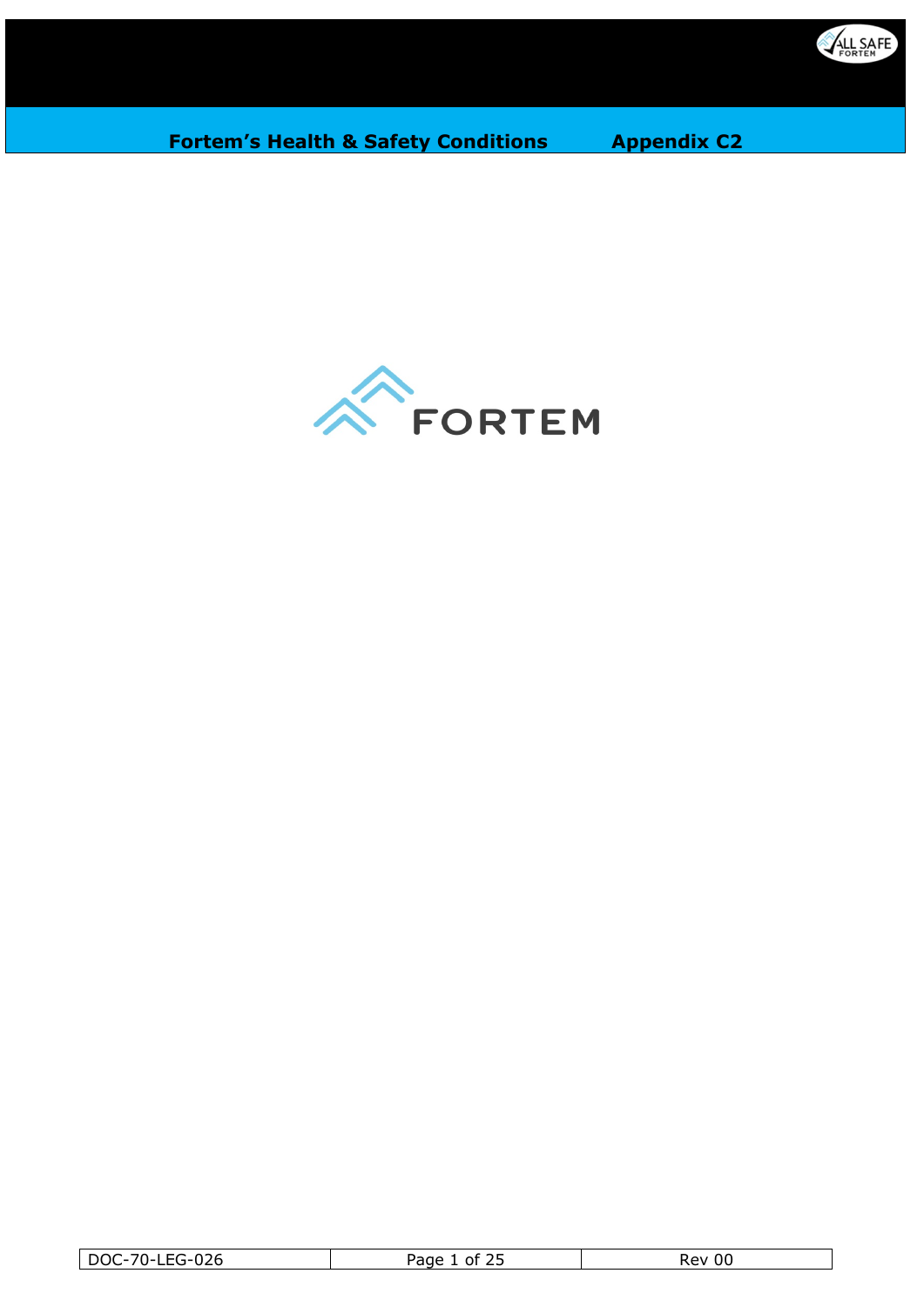

#### **CONTENTS**

| 1              | Purpose                                                           |
|----------------|-------------------------------------------------------------------|
| $\overline{2}$ | Application                                                       |
| 3              | Health and Safety Legislation                                     |
| 4              | <b>Contract Award</b>                                             |
| 5              | Management, Supervision and Continuous Improvement                |
| 6              | Consultation and Communication                                    |
| $\overline{7}$ | Sub-Sub-Contracting                                               |
| 8              | Workforce Competence                                              |
| 9              | Construction (Design and Management) Regulations                  |
| 10             | <b>Accident Reporting</b>                                         |
| 11             | Alcohol and Drugs                                                 |
| 12             | Asbestos                                                          |
| 13             | Children                                                          |
| 14             | <b>Confined Spaces</b>                                            |
| 15             | <b>Disciplinary Procedures</b>                                    |
| 16             | <b>Emergency Procedures</b>                                       |
| 17             | All Safe to Work (Induction) and Entry into Premises or onto Site |
| 18             | Excavations                                                       |
| 19             | <b>Fire Prevention</b>                                            |
| 20             | First Aid                                                         |
| 21             | Hazardous Substances                                              |
| 22             | Health & Safety Advice                                            |
| 23             | High Risk Activities - Risk Assessments                           |
| 24             | <b>Lifting Operations</b>                                         |
| 25             | <b>LPG</b>                                                        |
| 26             | Manual Handling of Loads                                          |
| 27             | Mobile Plant                                                      |
| 28             | Noise at Work                                                     |
| 29             | Non English Speaking Workers                                      |
| 30             | Occupational Health                                               |
| 31             | Open 'Edges and Openings'                                         |
| 32             | <b>Overhead Power Cables</b>                                      |
| 33             | Personal Protective Equipment                                     |
| 34             | <b>Portable Tools</b>                                             |
| 35             | Roofing                                                           |
| 36             | Scaffolding                                                       |
| 37             | Site Health and Safety Consultation                               |
| 38             | <b>Site Tidiness</b>                                              |
| 39             | Site Transport and Banksmen                                       |
| 40             | <b>Static Plant</b>                                               |
| 41             | <b>Statutory Documentation</b>                                    |
| 42             | <b>Temporary Electrics</b>                                        |
| 43             | Training & Competence                                             |
| 44             | Unaccompanied Workers                                             |
| 45             | <b>Underground Services</b>                                       |
| 46             | <b>Welfare Facilities</b>                                         |
| 47             | <b>Woodworking Machinery</b>                                      |
| 48             | Working at Height                                                 |
| 49             | Working in Sensitive Establishments                               |
| EΛ.            | ng Dorsons and Long Working                                       |

Young Persons and Lone Working

# **1. PURPOSE.**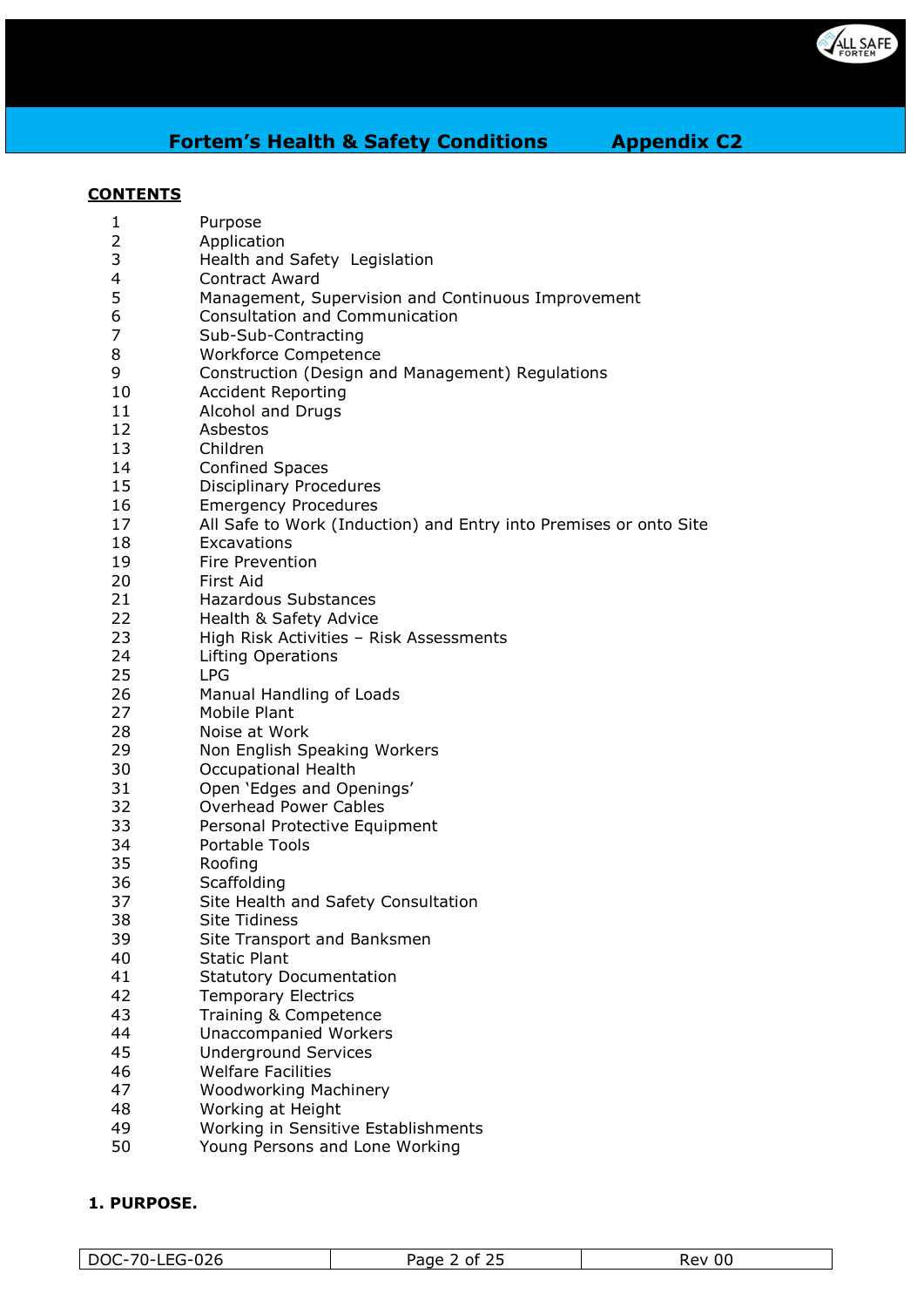

- a) The Main Contractor is part of the Willmott Dixon Group of companies, and reference in these Health & Safety Conditions to the Main Contractor's officers, personnel, policies and processes include those of Associated Companies within the Willmott Dixon Group.
- b) The Main Contractor is committed to delivering high standards of Health and Safety (H&S) for all its customers, and all Sub-contractors are expected to support us in delivering this objective.
- c) This document is designed to promote a positive and responsible attitude towards H&S issues. It is not intended to be exhaustive, but must be considered as the minimum standard acceptable to us on the contracts under our control.
- d) We have attempted to make the contents specific to our requirements rather than based on legislative rules and regulations as we feel you should already be aware of your statutory duties under UK Law. If you need further help or guidance in this area, we recommend that you contact your designated individual / organisation appointed to provide you with H&S advice.
- e) Sub-contractors must bring the content of this document and policies to the attention of all personnel employed or under their control on the Main Contractor's projects and ensure they are actively complied with.

# **2. APPLICATION.**

- a) The use of the "Sub-contractors Health and Safety Conditions" is mandatory on all the Main Contractor projects and must be complied with. Failure to do so may result in the termination of the contract.
- b) The contents of this document are in line with statutory duties. Where The Main Contractor have imposed conditions which may appear more stringent than those implied by statute, these will have been brought to the attention of prospective Subcontractors as part of the tender documentation. This document must therefore be recognised as a condition of contract.

## **3. HEALTH AND SAFETY LEGISLATION.**

a) The Sub-contractor has a statutory obligation to conduct their undertakings in compliance with United Kingdom legislation and must further ensure that all works are carried out in accordance with relevant Codes of Practice and Guidance issued by the Health and Safety Executive (HSE), the Environment Agency (EA), the Scottish Environmental Protection Agency (SEPA) and other regulatory authorities.

## **4. CONTRACT AWARD.**

- a) The Main Contractor shall award contracts only to those Sub-Contractors upon which the Main Contractor has successfully completed Stage 1 Competency checks.
- b) Please be clear that health, safety and environmental issues are considered to be a priority within the Main Contractor. Some Sub-contractors find our strict measures difficult to adjust to and for that we make no apologies. If you are not prepared to give these issues the same serious consideration that we have detailed in this document, then please do not come to work on our sites. On the other hand, contractors who are prepared to align their own policies and procedures with our own and are prepared to ensure their work is conducted properly and professionally on site will be given every opportunity to tender for further work.

| -ດລຂ<br>$70^{\circ}$<br><b>DOC</b><br>∵∪∠∪ | $\sim$ $-$<br>Page<br>∩t<br>. .<br><u>_ _</u> | Rev<br>UU |
|--------------------------------------------|-----------------------------------------------|-----------|
|                                            |                                               |           |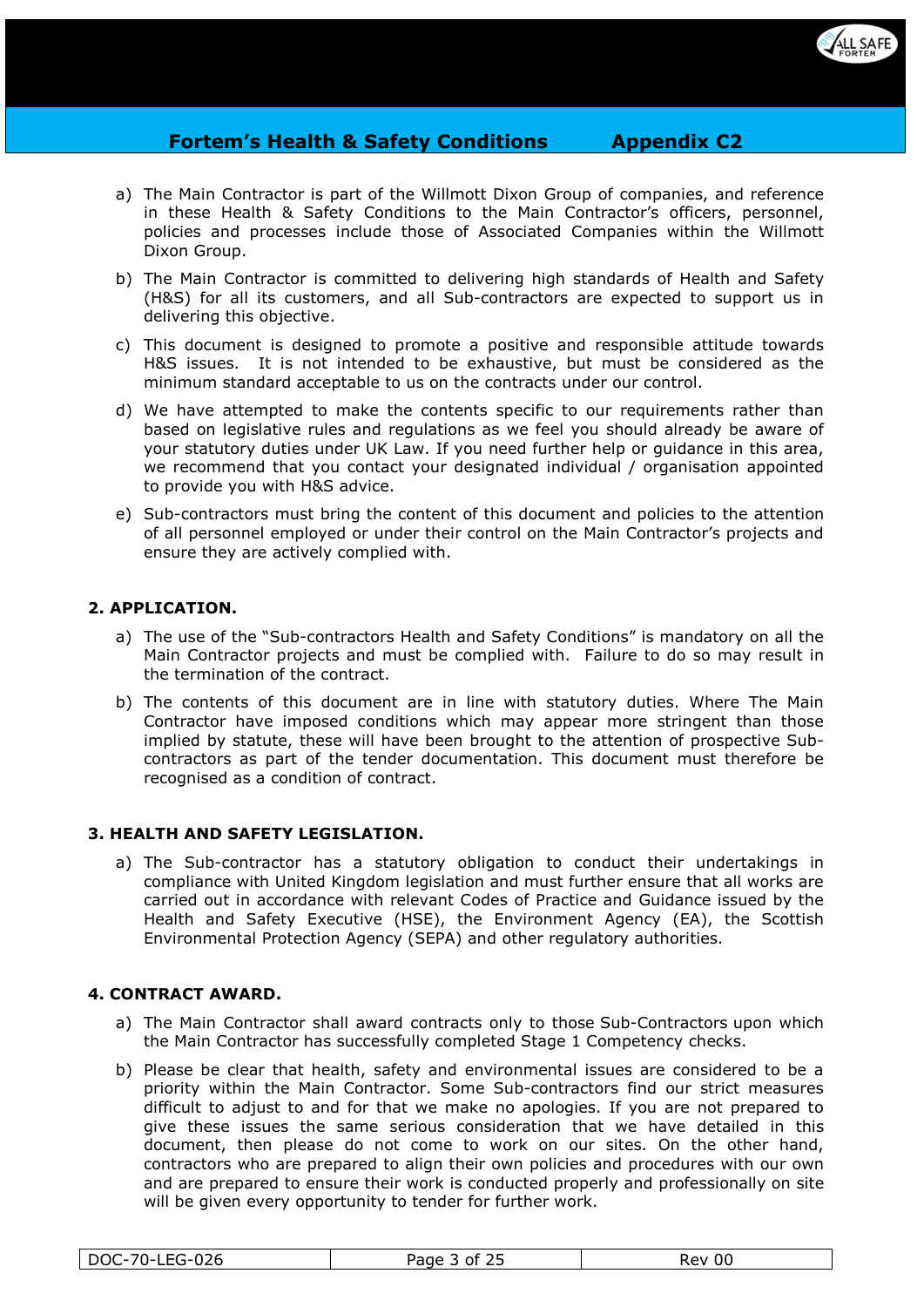

# **5. MANAGEMENT, SUPERVISION AND CONTINOUS IMPROVEMENT**

- a) The quality and sufficiency of the Management and supervisors provided within the sub-contract package are seen as the differentiating factor in delivering the H&S standards required on the Main Contractor's projects.
- b) The Main Contractor recognises that the contractor's site supervisors are of paramount importance in controlling H&S issues at the front line. To this end we expect the quality of Sub-contractor's supervisors to be to a nationally recognised standard with the Construction Skills (formally CITB) Site Safety for Supervisors Training Scheme (SSSTS) being the basic qualification we will accept.
- c) Contractor's site supervisors are expected to take a greater role in ensuring work is properly controlled on site and will be considered to be part of the site management team.
- d) All supervisors will be issued with hi-viz / Black hardhat clothing that identifies them as a supervisor.
- e) Notwithstanding any of the above the Sub-contractor is required to co-operate proactively with the Main Contractor's management in ensuring high standards of H&S are maintained on the project at all times.
- f) Sub-contractors shall actively demonstrate a process of continuous improvement. In this, the sub-contractor shall:
	- Carry out internal H&S inspections and audits as appropriate to the work carried out for the Main Contractor and implement improvements where necessary.
	- Regularly review safe systems of work and revise where necessary.
	- Provide and implement an H&S improvement plan as appropriate upon the request of the Main Contractor.

## **6. CONSULTATION AND COMMUNICATION.**

- a) Sub-contractors are required to comply with and make their employees aware of the Main Contractor's Health & Safety Consultation arrangements which operate on all of the Main Contractor's Projects.
	- All Sub-contractors will receive details of project specific risks and other relevant health and safety information in the form of a project health and safety plan within their Sub-contract order.
	- Everyone will receive a project specific orientation.
	- Employee Safety Reps will be acknowledged and consulted.
	- Health and Safety will be discussed as the first item at ALL meetings.
	- Supervisors and manager from the Main Contractor and Sub-contractors assisted by their respective safety advisor where necessary will conduct regular inspections, briefings and awareness sessions.
	- Everyone will be consulted on the risks they face for each task and the safe system of work to be employed.
	- Supervisors will conduct regular team briefings and toolbox talks.
	- There will be an open door policy whereby the workforce is invited to raise any Health and Safety concern with the Site Management.

| $-026$<br>$70-$<br>DOC<br>LEG-<br>⊔∟∪ | Page<br>t ot<br>$\Delta$ | Rev<br>υυ |
|---------------------------------------|--------------------------|-----------|
|---------------------------------------|--------------------------|-----------|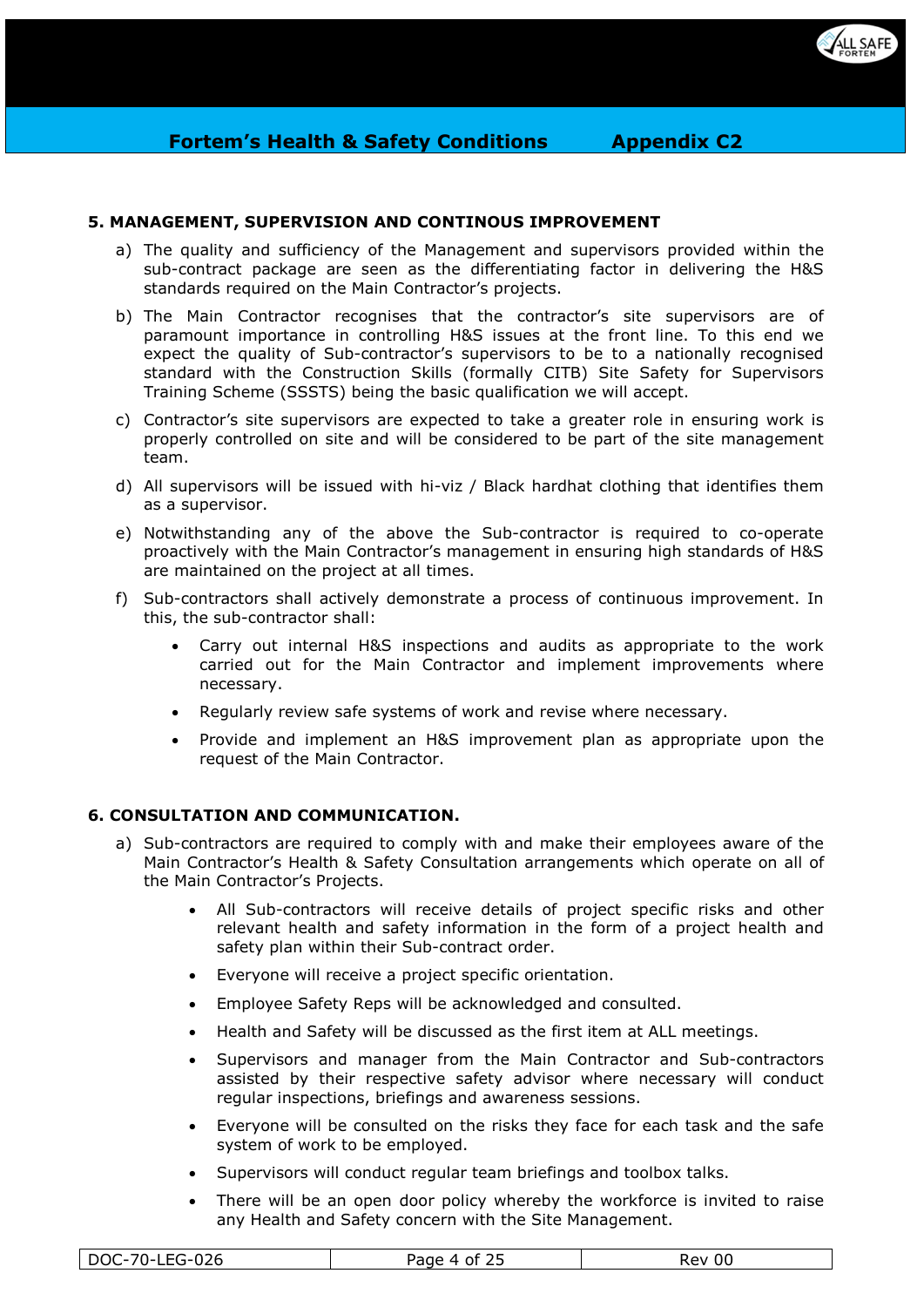

# **7. SUB-SUB-CONTRACTING.**

- a) Where a package includes for the provision of Sub-Sub-Contractor, or the Subcontractor wishes to sub-let part of his work, the Sub-Contractor will be required to demonstrate that sufficient arrangements are in place. The Sub-Contractor is to ensure that sub-sub-contractors are only selected and appointed after Stage 1 Competency checks have been carried out, and that they are capable to adequately manage and control operations throughout the entire package in accordance with the requirements of these conditions.
- b) The Sub-contractor is required to include, and will be deemed to have included, copies of the Main Contractor's "Sub-contractors Health and Safety Conditions" in any Sub-Sub-contract that they may award and to make compliance with this document a condition of any such Sub-Sub-contract.

# **8. WORKFORCE COMPETENCE.**

- **a)** The Main Contractor is working towards a fully qualified workforce and as such we require everyone on site to be in possession of a current *CSCS* card which is appropriate to their position, trade or discipline. Please note that this includes visitors to site. Our site teams will verify that the card is legitimate at the time individual Subcontractors report for their site orientation, and reserves to right in the future to utilise or implement a pre-enrolment system
- b) All persons required to erect, inspect, alter or dismantle scaffolding are required to hold a current *CISRS* card appropriate to the size and complexity of the scaffold in question. Scaffolders in addition must be able to provide evidence of training with specific types of system scaffold where this is appropriate.
- c) Plant / machinery operators are required to hold a current and valid *CPCS* or *NPORS*  card and be over 18 years of age.
- d) Operators of mobile elevating work platforms (MEWP's) must hold either a *CPCS* qualification or an *IPAF* certificate applicable to the type of MEWP they are operating.
- e) Before allowing any mobile scaffolding tower to be used, Sub-contractors must ensure that it is suitable for its intended purpose, that the erection instructions are on site, and that the operatives erecting, dismantling and using the scaffold are competent and have received formal training (e.g. *PASMA*) and be able to demonstrate this on request.
- f) Only individuals with a valid *FASET* card will be permitted to erect, inspect, alter or dismantle safety netting.
- g) The above details the only proof of competence that the Main Contractor accept. Subcontractors can expect for their workers to be refused access to the site if they arrive without their cards.

## **9. CONSTRUCTION (DESIGN AND MANAGEMENT) REGULATIONS 2015.**

- a) On projects where the Main Contractor has been appointed Principal Contractor they will, in addition to issuing and implementing the Sub-contractors Health and Safety Conditions, also provide specific health and safety information to prospective Subcontractors.
- b) The Sub-contractor must appraise this information and include within their tender submission all necessary arrangements for compliance.

| $70-$<br>ءص<br><b>DOC</b><br>LEG-′<br>ט בט- | $\sim$ $\sim$<br>Page L<br>- of | 00<br>Rev |
|---------------------------------------------|---------------------------------|-----------|
|---------------------------------------------|---------------------------------|-----------|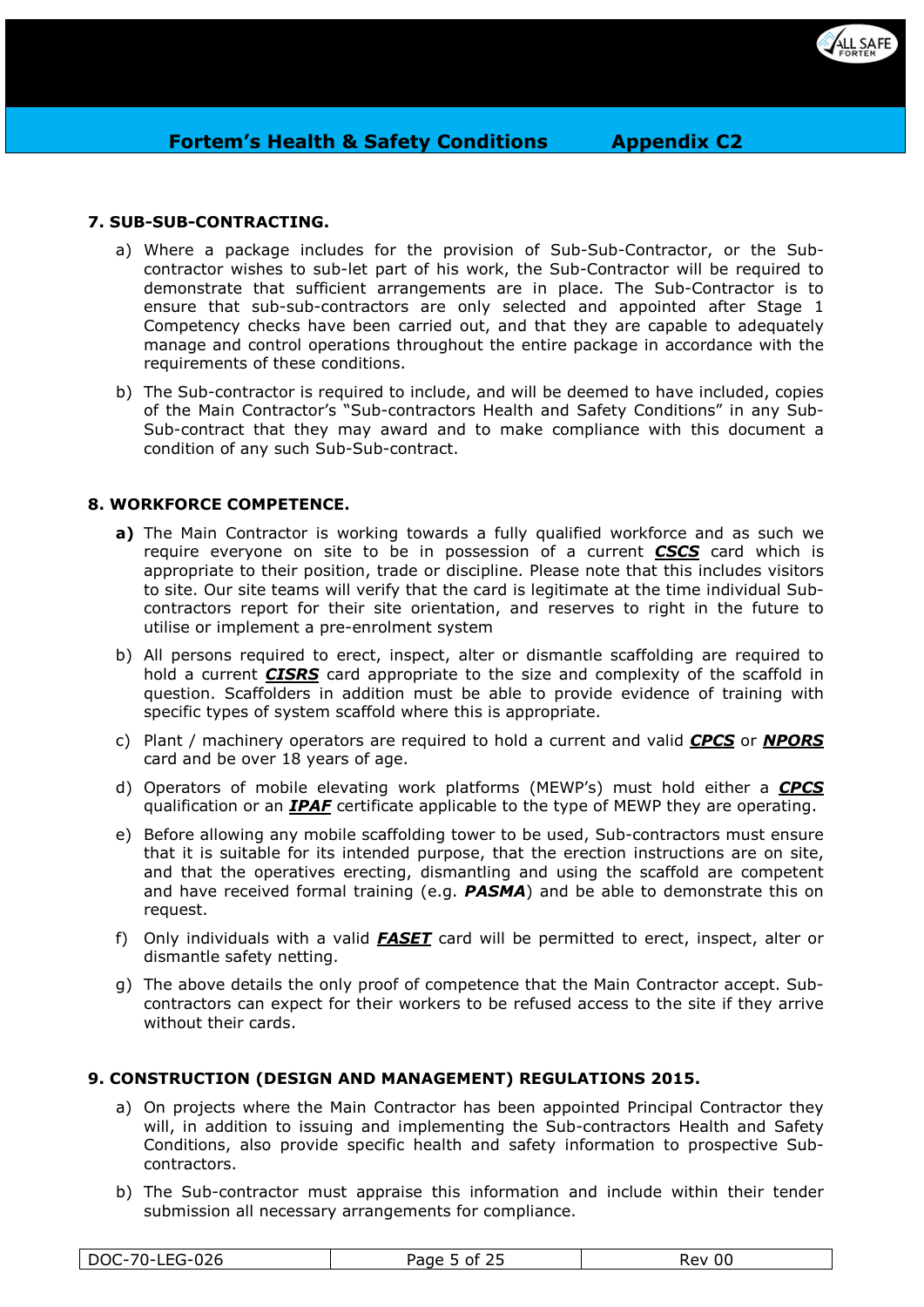

- c) Where the Sub-contractor has a design responsibility, they must apply risk management techniques to the design process to eliminate or minimise risks which could arise during construction, maintenance and repair of the structure and its associated parts. A process must be established to advise the Main Contractor and the Principal Designer of any residual risks and to keep these under regular review.
- d) The Sub-contractor must be able to demonstrate that significant hazards have been identified, addressed and mitigated through the design process.
- e) The Sub-contractor must advise the Main Contractor and the Principal Designer, in writing, of any residual risk, or relevant health and safety information relating to the design, such that they can fulfil their statutory obligations.
- f) The Sub-contractor must identify, in conjunction with the Main Contractor and the Principal Designer their input into the Health and Safety File and establish, or comply with procedures for its production and compilation.
- g) The Sub-contractor must co-operate in the overall design process with the Main Contractor, the Principal Designer and any other Designers who have an interface or input into the project.
- h) The Sub-contractor must agree with the Main Contractor, as to the provision of common facilities, plant, equipment etc.
- i) During the construction phase of the project, the Sub-contractor must:
	- Co-operate with the Main Contractor and other contractors in relation to health and safety issues on site.
	- Comply with the rules and conditions of the project as specified in the Subcontractors H&S Conditions and in the Health and Safety Plan.
	- Identify the hazards associated with their work and the project environment in which it will be conducted, assess the risks of these hazards and inform the Main Contractor how these risks will be controlled.
	- Consult with the Main Contractor about risks arising from the works of other contractors to ensure the proper co-ordination of control measures.
	- Ensure that the standards applied to plant, equipment, systems of work and the workplace under their control are at all times adequate and comply with any specific conditions stipulated in the Health and Safety Plan or in the pre-construction information.
	- Provide sufficiently trained and competent management, supervision and workforce.
	- Provide information to their workforce and affected third parties on the risks associated with their work and the preventative and protective measures being taken to ensure their health and safety. Records of all briefings must be maintained by the Sub-contractor on the project and made available to the Main Contractor upon request.
	- Inform their employees of the name of the Principal Designer, preconstruction information, the Principal Contractor, the relevant parts of the Health and Safety Plan and the contents of this document prior to arrival on site.
	- Provide as directed, all necessary information required for the completion of the Health and Safety File.

## **10. ACCIDENT AND NEAR MISS (ALL SAFE OBSERVATION) REPORTING.**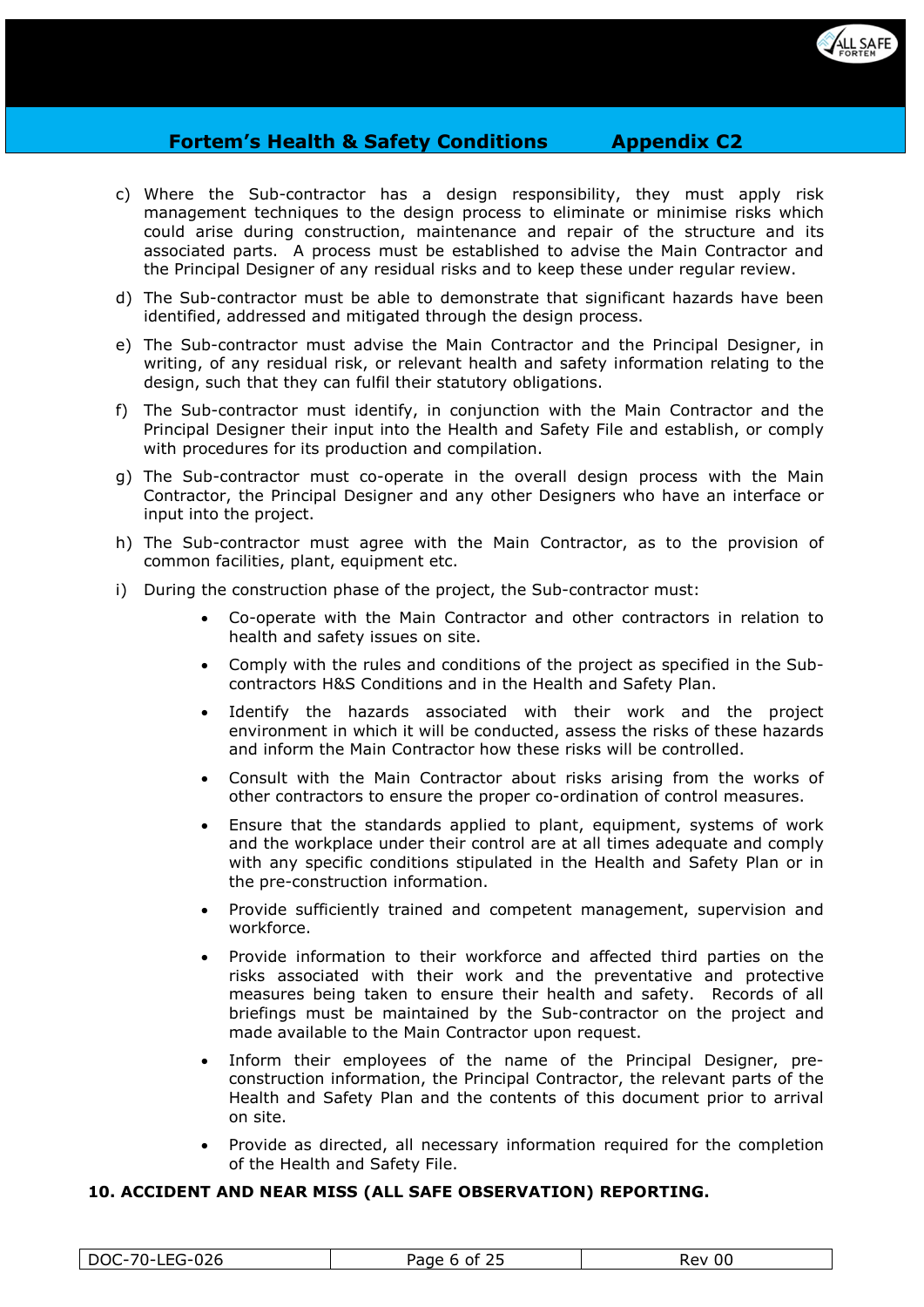

- a) All accidents must be investigated and action taken to prevent a recurrence. The first response to an accident where danger still exists must be the implementation of prompt remedial action to control immediate risks; however it should be noted that following a fatality, dangerous occurrence of specified major injury, the accident location must be left undisturbed until such time as the Health and Safety Executive advise otherwise.
- b) All accidents that result in injury must be recorded on the Accident Report Form held by the Main Contractor on site.
- c) All accidents notifiable to the HSE under the RIDDOR Regulations must be reported to the Main Contractor. This must be initially by telephone by the injured person's employer and thereafter a copy of the statutory report must be provided to the Main Contractor's site management.
- d) Any accident to a member of the public must be reported immediately to the the Main Contractor's Project Manager.
- e) The Sub-contractor must provide copies of their internal accident investigation report to the Main Contractor's site management within a reasonable timescale and cooperate fully in any investigation conducted by the Main Contractor.
- f) Every 'All Safe Observation' incident should be reported to the the Main Contractor's site management team.

## **11. ALCOHOL & DRUGS POLICY.**

- a) The Main Contractor wishes to encourage a sensible attitude throughout their direct and Sub-contracted workforce, to protect the health and safety of all personnel and to ensure that the Company image is not adversely affected by any employee's use of alcohol and drugs. The Main Contractor now has an unannounced, random testing policy where a project may be selected to undergo a drug and alcohol test. Staff and workers will be selected at random for testing by an independent sampling and testing company, should anyone be found to test immediately positive the sample will be sent for further screening and verification. This will mean any worker found to test positive will be stopped from working and actions taken for removal from the project and may return dependant on the verification process or on provision of 3 clear test samples over a 3 month period of abstinence. Where a worker refuse to provide a sample provisions will be made for removal from the project.
- b) At the discretion of the Main Contractor, Drug and Alcohol testing may be introduced onto any project where there are reasonable grounds to suspect individuals may be adversely affected or as part of an accident/incident investigation.
- c) No alcohol must be taken onto any site (including offices and welfare facilities) and personnel must never be unfit to work through alcohol or drug use. This should be made clear at induction talks and should include the risks due to drinking the previous evening.
- d) Workers who are taking prescribed medication which could adversely affect their performance must bring this information confidentially to our site management team during their site orientation.

# **12. ASBESTOS.**

a) The use of asbestos as a building product is prohibited on all projects as is the practice of selling on, or reusing second hand asbestos products, such as asbestos cement sheets.

| $-0.26$<br>70.<br>$E\cap$<br>DOC-<br>7 U –<br>≔∟ט⊐<br>־ט∠∪ | $\sim$ $\sim$<br>3222<br>Ωt<br>. .<br><u>_ </u> | 00<br>יים '<br>75 N |
|------------------------------------------------------------|-------------------------------------------------|---------------------|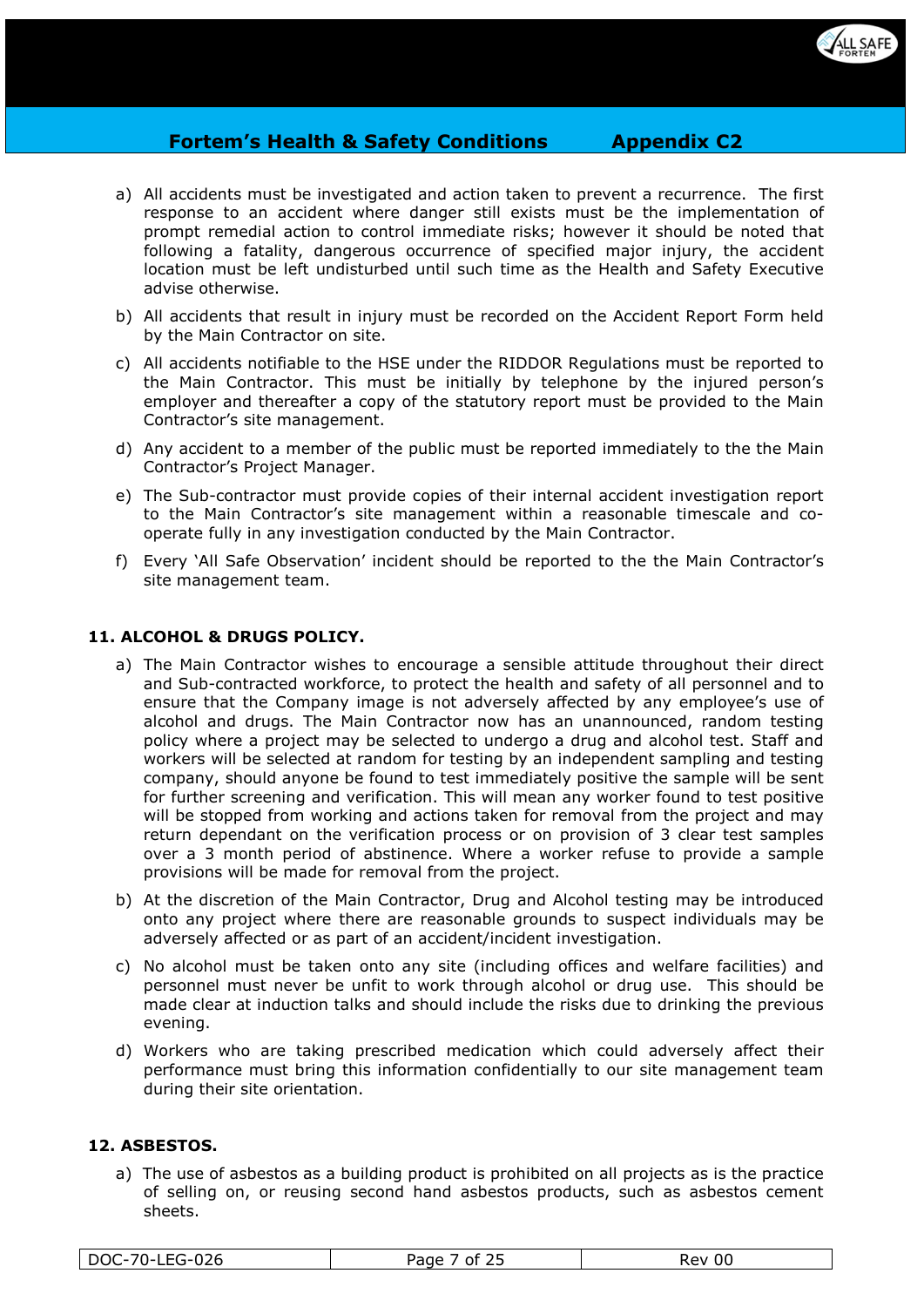

- b) On projects where the presence of asbestos is known, or can be suspected, detailed survey information will be made available to the Sub-contractor. Any work relating to the asbestos i.e. disturbance, repair or removal, must be carried out in compliance with The 'Control of Asbestos Regulations' and 'The Licensed Contractors Guide'. In particular, the work will be carried out by specialist contractors, who are approved by the Health and Safety Executive for the type of work to be undertaken. The Company Safety Department must be involved to ensure that a sufficient assessment is carried out, all necessary notifications are made and controls established prior to work commencing.
- c) On projects where it has not been possible to positively rule out the presence of asbestos and where the nature of the work could give risk to uncharted asbestos finds, ALL personnel must be advised of the possibility of encountering uncharted asbestos and the immediate action to be taken. This will include stopping work, advising management, sealing and identifying the area and arranging for samples to be taken for analysis. Sub-contractors will be required to comply with this and to ensure all of their personnel are fully acquainted with the Main Contractor's requirements. Records of briefings and toolbox talks will be required.
- d) All site workers who may work with or come across asbestos will be required to prove that they have attended a recognised training course to the level required for the tasks they will perform. This may take the form of simple 'Asbestos Awareness' where their works may encounter Asbestos products, if removing non licensed materials a higher level of awareness will be required or further training in the case of removal operative's. In all cases each will have attended a recognised course to the standards outlined within Regulation 10 of the Control of Asbestos Regulations 2012 and is associated Approved Code of Practice. Proof of this training will be required in the form of a recognised certificate.
- e) Asbestos must not be removed from site without the prior agreements of the Main Contractor's site management. Asbestos waste must be treated as a Hazardous Waste and disposed of by a Register Carrier in the manner agreed with the Enforcing Authority (EA and SEPA) to a specified licensed tip.

## **13. CHILDREN.**

- a) Children are neither to be brought onto site, nor encouraged to come onto site. Every effort must be made to prevent the public especially children, from encroaching on site activities.
- b) This provision includes children who are travelling as passengers in vehicles.

## **14. CONFINED SPACES.**

- a) Sub-contract management must not permit any person to enter a confined space without the appropriate training, monitoring and safe systems of work being in place. In this context, confined spaces can include deep excavations, manholes, sewers, drains, chambers, tanks, tunnels, shafts, ducts, pipelines, boreholes and other unventilated rooms.
- b) Safe working in a confined space will be controlled by strict adherence to a documented safe system of work. Prior to anyone entering a confined space, a risk assessment and a detailed method statement must be produced, which if deemed necessary will incorporate the the Main Contractor's "Permit to Enter Confined Spaces".

| I E C 026<br>$70^{\circ}$<br>DOC-<br>ט∠ט | つに<br>Page 8<br>∩t<br>້ | 00<br>- 77<br>ו שי |
|------------------------------------------|-------------------------|--------------------|
|                                          |                         |                    |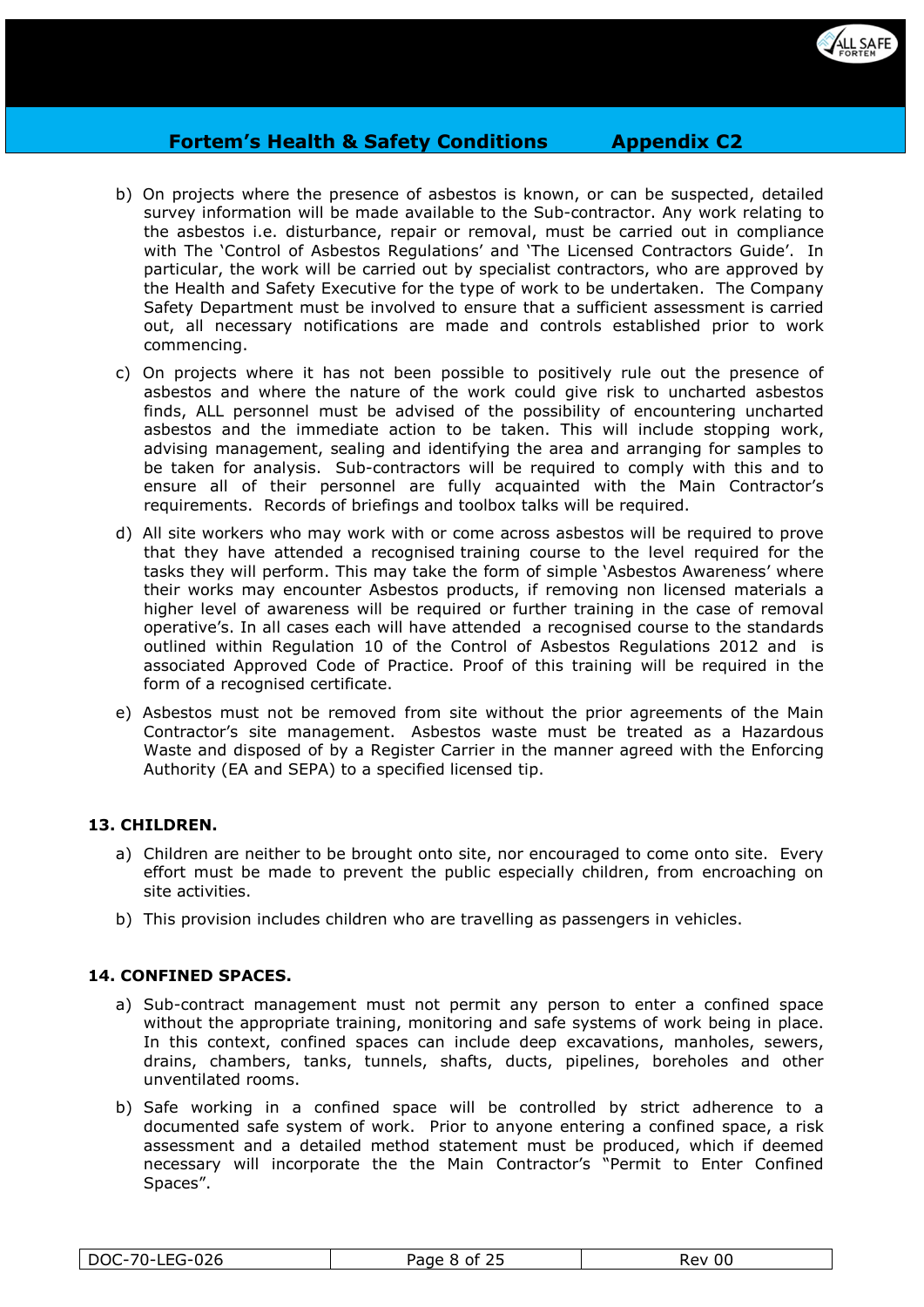

## **15. DISCIPLINARY PROCEDURES.**

- a) The Main Contractor operates a yellow card/red card procedure. The yellow card is issued for safety breaches that do not present an immediate risk of serious injury, whereas a red card is used to address immediate and more serious hazard(s).
- b) The name and company of persons issued with a red card are held on the Main Contractor's nationwide data base for a maximum period of 1 year from the date of issue. Offender's names can be removed before the 1 year period provided they can demonstrate that the individual has received specific training and is prepared to show a commitment to working safely on the Main Contractor's and Associated Companies' sites.
- c) The individual names on our red card data base will be held in accordance with our Supply Chain Privacy Policy [\(www.fortem.co.uk/privacy-policy\)](http://www.fortem.co.uk/privacy-policy).

## **16. EMERGENCY PROCEDURES.**

- a) All of the Main Contractor sites have issued a red emergency folder which details the emergency procedures and contingency arrangements for accidents, fire, gas leaks, environmental pollution, summoning the emergency services and evacuation, etc.
- b) These procedures will be brought to the attention of Sub-contract management and will be displayed on site. Sub-contractors must ensure that all persons under their control are informed of the emergency procedures applicable to site.
- c) "Trial Runs" may be conducted at intervals throughout a project in which case all Subcontract personnel will be required to participate as directed.

## **17. ALL SAFE TO WORK (INDUCTION) AND ENTRY INTO PREMISES OR ONTO SITE.**

- a) Stage 1 must be completed which is the task specific briefing, review and acceptance of the risk assessment and method statement for delegated works prior to commencing work. Evidence of appropriate skills including but not limited to CSCS (or equivalent), will require to be presented to the Main Contractor prior to acceptance into Site. Persons shall not undertake any work activity or enter any part of the site prior to completing the All Safe to Work process.
- b) The Main Contractor's All Safe to Work procedure takes the following form:
	- Stage 1 Site Orientation. Details of specific site rules, hazards and no go areas. Emergency procedures, site welfare arrangements and first aid arrangements. Stage 3 – Task specific briefing covering risk assessments and method statements for any works to be undertaken.
- c) Sub-contract employees shall not go into any part of the workplace, except as may be necessary to carry out their work. In such events only recognised routes should be used. Lone working is positively discouraged. However, should there be a necessary requirement for lone working strict operational control procedures must be implemented in agreement with the Main Contractor.
- d) Sub-contractors must not work outside agreed hours without approval of the Main Contractor. Security guards are instructed to refuse access to any personnel out of hours without prior written notification from the site management.
- e) All weekend or night time working must be by prior arrangement with the Main Contractor's management. Specific written work schedules must be in place and name competent supervisors for both the Main Contractor and the Sub-contractor.

| -LEG-026<br>DOC-70 | つに<br>Page<br>9 ∩t | 00<br>Rev |
|--------------------|--------------------|-----------|
|--------------------|--------------------|-----------|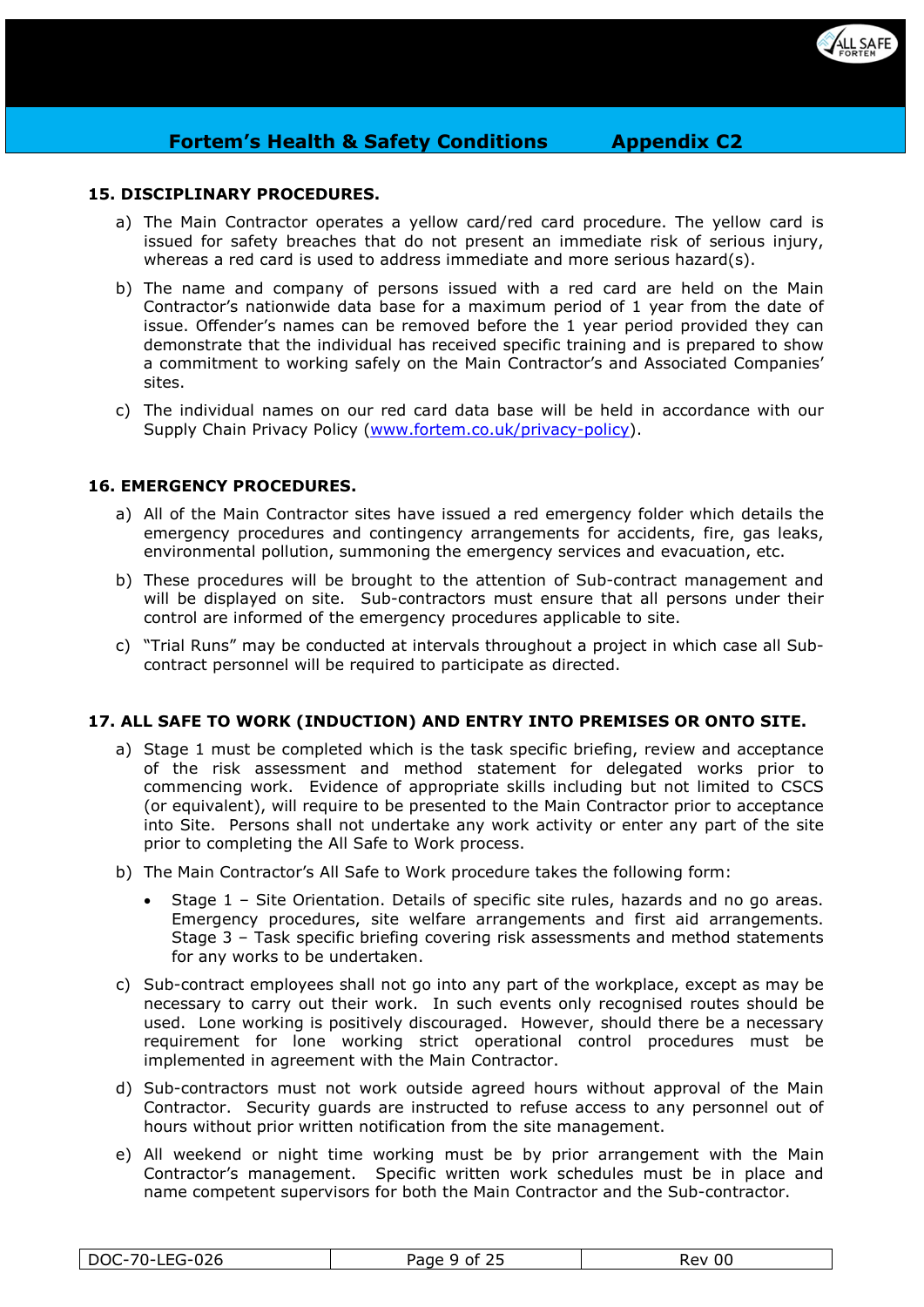

# **18. EXCAVATIONS.**

- a) Sub-contract management must appoint a competent person to co-ordinate all excavation activities who must sign up to the the Main Contractor's Service Avoidance Plan (SAP).
- b) In addition to the foregoing, for all work associated with excavations (including trenches and open cut), Sub-contract management must ensure that the following controls have been considered and implemented where applicable.
	- Competent supervision.
	- Competent trained/instructed workforce.
	- Type of ground and associated stability.
	- Shoring arrangements.
	- Defined angle of cut/safe angle of repose.
	- Fencing arrangements by provision of robust physical barriers.
	- Means of controlling vehicular approach and unloading arrangements.
	- Access and egress.
	- Ground contamination and gas controls.
	- Provision of PPE.
	- Service, location, identification and protection for underground and overhead services.
	- Plant requirements.
	- Lifting operations.
	- Daily inspection.
	- Weekly examination and recording.
	- All temporary works must be submitted in advance for approval by the the Main Contractor Temporary Works co-ordinator and subjected to an appropriate regular inspection regime thereafter by a competent person.
	- Record of inspections must be maintained on site and be available to the Main Contractor on request.

## **19. FIRE PREVENTION.**

- a) In Addition to complying with the Regulatory Reform (Fire Safety) Order 2005, it is also a requirement that Sub-contractors comply with latest edition of The Joint Code "Fire Prevention on Construction Sites".
- b) The Joint Code applies to contractors, to Construction Industry Professionals and also those who procure construction work. There is a requirement for all parties to work together to ensure that:
	- Adequate detection and prevention measures are incorporated during the contract planning stage.
	- The work on site is undertaken to the highest standard of fire safety thereby affording the maximum level of protection to the building and its occupants.
- c) The Main Contractor will apply and enforce the Code of Practice therefore Subcontractors and must make suitable provision within their tender. It should be noted

| DOC-70-LEG-026 | $\sim$ $\sim$ $\sim$<br>10 of<br>Page | Rev 00 |
|----------------|---------------------------------------|--------|
|                | رے                                    |        |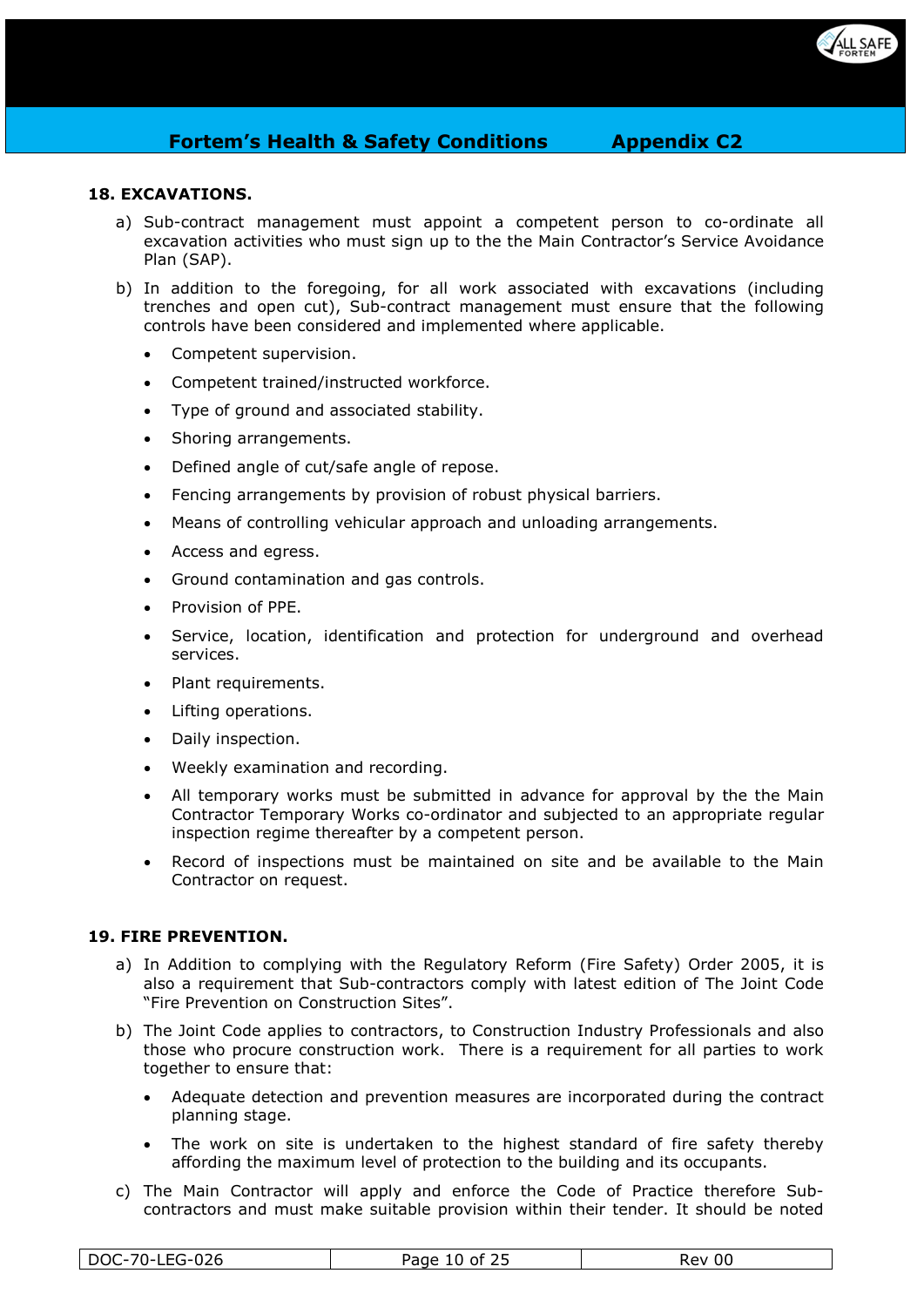

that there is a requirement that all flexible temporary protective coverings used on internal finished surfaces or fittings must conform to the Loss Prevention Standard LPS1207 (this being a fire protection standard).

- d) All sites will produce a specific fire plan and fire risk assessments and these will be brought to the attention of all contractors during their initial site induction.
- e) Fire points (incorporating firefighting equipment) will be established at prominent positions and emergency routes will be highlighted using the correct signage.
- f) Emergency evacuation arrangements (including the location of the fire assembly point) will be brought to everyone's attention during the site orientation but contractors are expected to make themselves familiar with escape routes.
- g) Fire alarm drills will be carried out on all sites on a regular basis. All contractors are expected to cooperate. Disciplinary action may be taken against those individuals who fail to respond.
- h) On contracts where there is a fire risk from the works activity a Hot Work Permit regime will be enforced. This will involve the application of physical fire precautions, the provision of suitable firefighting equipment with trained operatives and the appointment of a responsible person to check the work area at least one hour after the hot work has been completed.
- i) The Main Contractor operates a No Smoking Policy on site, with the exception of designated safe areas. This will also be explained during the site orientation.

## **20. FIRST AID.**

- a) First aid facilities will be provided under the control of a fully qualified First Aider on every site.
- b) Notices will be displayed at prominent locations identifying the location of First Aid equipment and Sub-contractors will be informed during their site orientation who the site first aiders are and where the facilities are located.
- c) Sub-contract management must ensure that their employees are aware of the first aid arrangements and they must be further instructed that the details of any accident causing injury are to be entered in the Accident Record available from the Main Contractor's site management.
- d) Sub-contractors must bring to the attention of the Main Contractor's site management, any health condition that they have which could affect the way they are treated in a first aid situation, such as diabetes, epilepsy etc. This information will be treated in the strictest confidence.

## **21. HAZARDOUS SUBSTANCES.**

- a) Sub-contractors must appoint a responsible person to identify all hazardous substances which they are likely to import onto site, or are liable to produce on site. CoSHH Assessments must be carried out for all of these substances and appropriate control measures developed. Records of these assessments must be monitored and made available to the Main Contractor on request.
- b) All personnel associated with the use of hazardous substances must be provided with all necessary protection and must be instructed on the relevant CoSHH Assessment, hazards and controls.

| 70-⊾<br>DOC<br>00<br>ot<br>kev.<br>∙∪∠o<br>uuc<br>້<br>-- |
|-----------------------------------------------------------|
|-----------------------------------------------------------|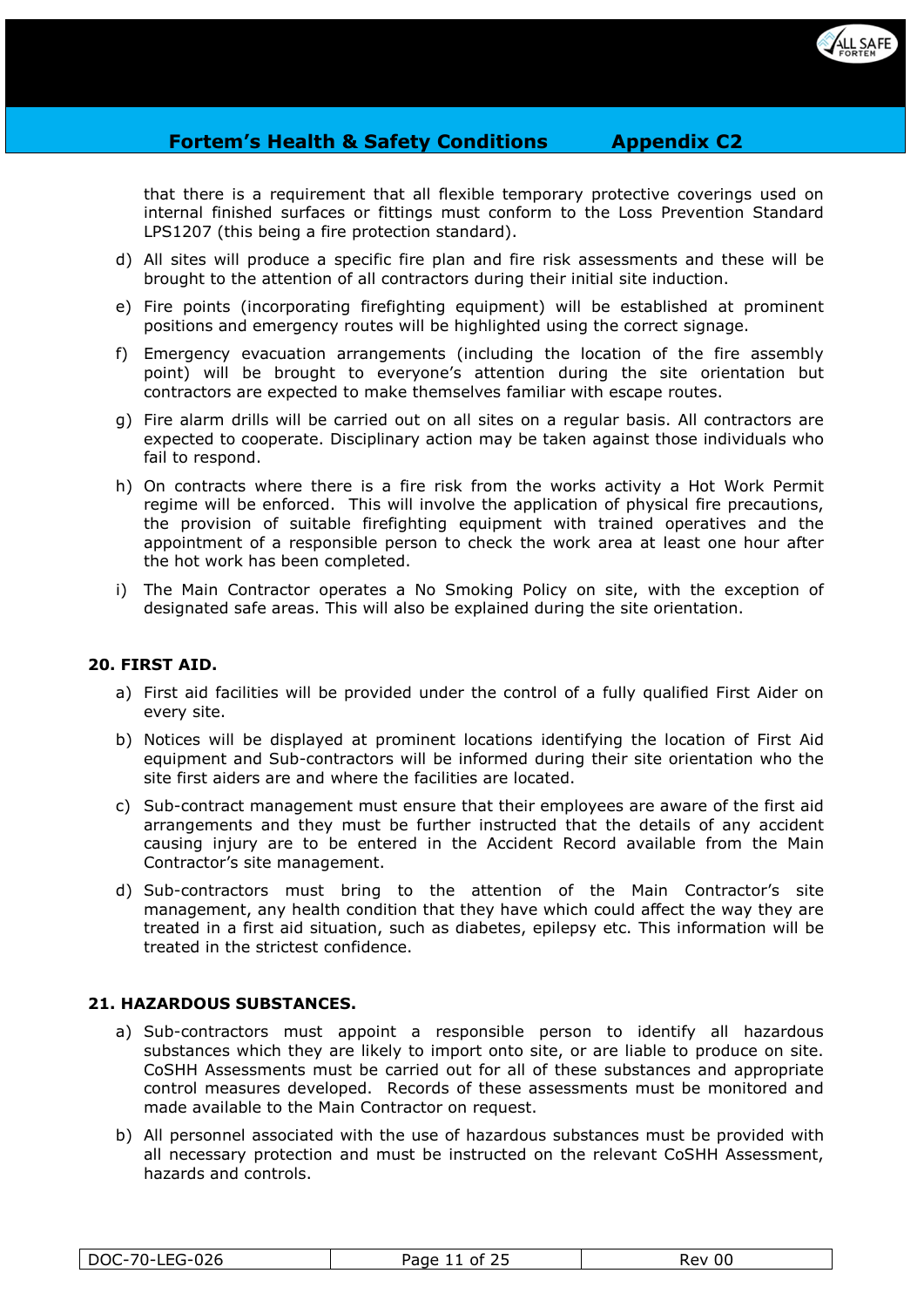

## **22. HEALTH AND SAFETY ADVICE & HEALTH AND SAFETY INSPECTIONS.**

- a) The Sub-contractor must have access to competent Health and Safety Advice, either in house, or in the form of a consultant. The contact name and details must be advised to the Main Contractor at the Pre-Order Meeting and the Sub-Contractor may only change such advisor and/or inspector by prior written approval of the Main Contractor's site management.
- b) During the contract regular health and safety inspections are to be undertaken with reports provided to the the Main Contractor's site team.

#### **23. HIGH RISK ACTIVITES – RISK ASSESSMENTS.**

- a) All activities must be subject to a formal project specific risk assessment which should be recorded and thereafter appropriate controls developed for any operation which cannot be demonstrated to be "low risk".
- b) The risk assessment must address hazards to anyone who may be affected by the operation in addition to those who are engaged in the operation.
- c) Risk assessments must be project and task specific.
- d) Risk management techniques must be applied to accordance with the "hierarchy of controls" to mitigate any activity involving unacceptable levels of risk.
- e) Where it is necessary to employ a safe system of work, a documented method statement must be produced and submitted to the Main Contractor's management for approval at least 14 days prior to the commencement of work.
- f) Method statements must comply with the Main Contractor's specific format requirements as directed by the Main Contractor.
- g) Risk assessments and method statements must be continuously reviewed and updated as circumstances change and operatives re-briefed on the changes.
- h) All operatives must receive a task specific briefing from their supervisor which will advise them of:
	- The risk they face in carrying out the task.
	- The control measures they must adopt to ensure the task is conducted in Safety.
	- Whom they must consult should circumstances change.
	- The need to stop work and seek advice if they consider the situation to be unsafe.

#### **24. LIFTING OPERATIONS.**

- a) Any sub-contractor carrying out a lifting operation on a project for the Main Contractor must comply with the Lifting Operations and Lifting Equipment Regulations 1998 relative to the provision, operation, inspection and maintenance of lifting equipment and lifting accessories.
- b) The Sub-contractor must consult with the Main Contractor's site management before commencing lifting operations on site.
- c) A competent appointed person must be nominated to co-ordinate lifting operations on site. This person will be provided by the Sub-contractor, unless otherwise agreed. Documented evidence of competence will be required.
- d) Key personnel must be appointed for lifting duties, i.e. crane supervisor, crane driver, machine operator, banksman, and slinger. These persons must be trained and competent to carry out their duties and must be in possession of a CSCS or CPCS.

| -70-l<br><b>LEG-026</b><br>DOC- | そつに<br>Page<br>of 25<br>ᅶ | -00<br>Rev |
|---------------------------------|---------------------------|------------|
|---------------------------------|---------------------------|------------|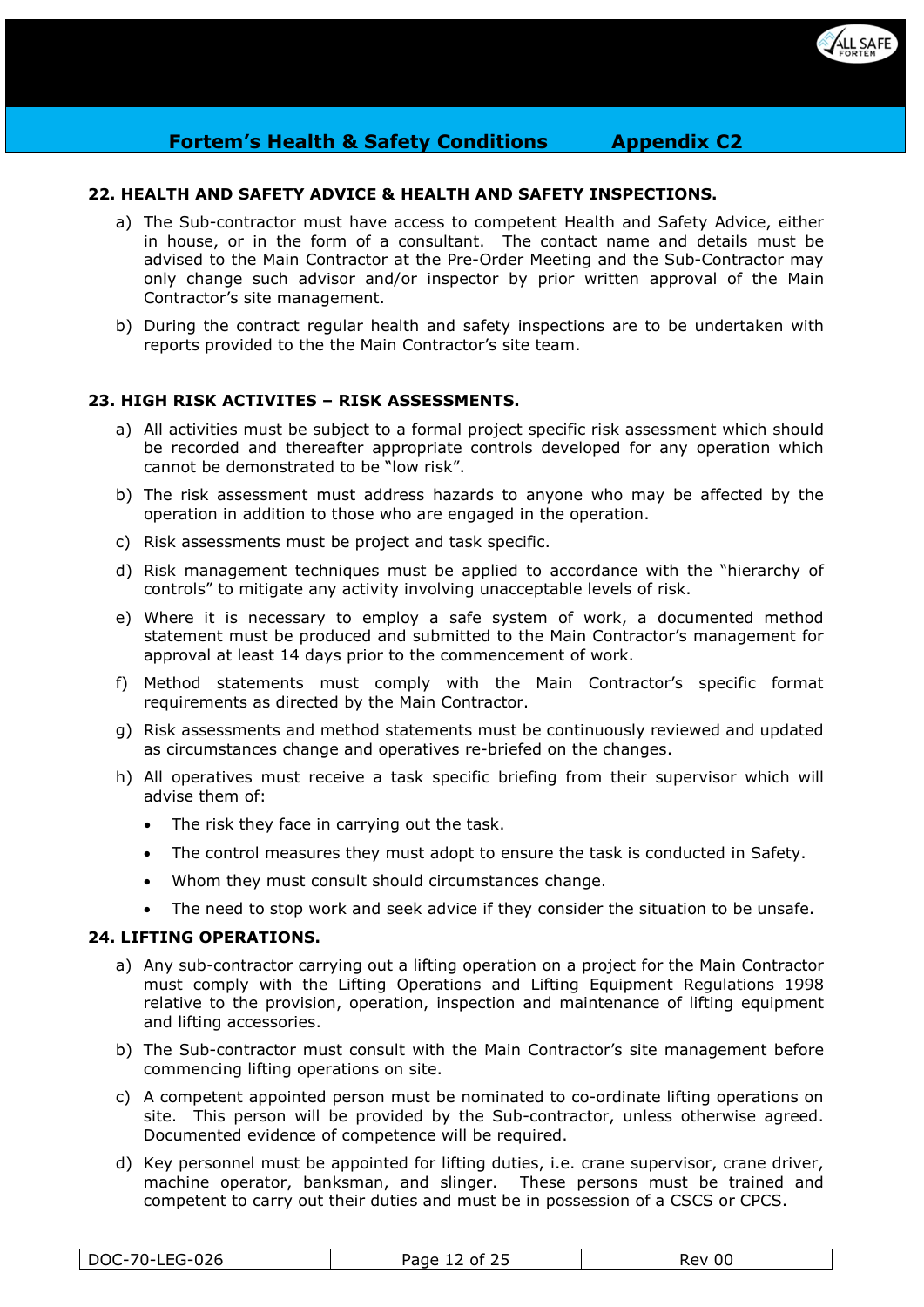

- e) All lifting operations involving the use of a mobile crane will require the production of a lift plan which will produced by an accredited Appointed person provided by the Subcontractor. This lift plan must be submitted to the Main Contractor's site management at least 14 days before the lift is to take place.
- f) A daily lifting schedule will be drawn up by a representative from the site management team and the sub-contractor. This will detail all the items to be lifted by the crane during the day in question. No other items are to be lifted by the crane without first consulting the Main Contractor's site management.
- g) The Main Contractor requires completion of a "*Lifting appliance checklist"* prior to any lifting appliance commencing work. This will require all statutory certificates and registers for the lifting equipment and lifting accessories to be readily available for inspection
- h) The Sub-contractor will ensure that all statutory inspections, examinations and tests are carried out and that planned maintenance is conducted as per the manufacturer's guidance.
- i) All lifting operations will be carried out under the control of a 'permit to lift'. Subcontractors must ensure this permit has been issued by the Main Contractor's site management before lifting operations commence.

# **25. LPG.**

- a) Any Sub-contractor bringing LPG cylinders onto site must adhere to the following instructions:
	- The storage of LPG will be controlled under a licence from the Main Contractor.
	- All LPG cylinders not in use must be stored outside in a compound at an agreed location not less than six metres from any building and stored in an upright manner. The compound must be divided to separate full cylinders from empty ones and be clearly marked **LIQUIFIED PETROLEUM GAS – HIGHLY FLAMMABLE – NO SMOKING.** Oxygen cylinders must not be stored alongside LPG.
	- It is prohibited to keep additional or unnecessary cylinders (including empty) at the workplace.
	- LPG cylinders when in use on site must be secured upright.
	- LPG cylinders must be fitted with the correct regulator, hoses, crimped connections and where used with burning/welding gear) gauges and flashback arrestors. A programme of planned inspection of all equipment must be initiated and equipment must only be installed by competent persons.
	- Suitable fire extinguishers must be provided.
	- The use of tar boilers must be agreed with the Main Contractor's site management. A specific risk assessment and controls must be in place which considers location, operation, supervision and provision of emergency procedures.
	- Armoured hoses should be provided and there should never be less than three metres between the cylinders and the appliance.
	- The use of LPG as a fuel at an office or welfare facility is prohibited other than in exceptional circumstances and where used the cylinder must be secured outside the building. Only fires with automatic cut out and securely guarded are permitted. Adequate high and low level ventilation must be provided in all cases.

| ndc<br>$70^{\circ}$<br>വറ<br>Page<br>יום?'<br>0t<br>, .<br>儿<br>υu<br>∪∠∪<br>ncv.<br>◡<br>້<br>__ |
|---------------------------------------------------------------------------------------------------|
|---------------------------------------------------------------------------------------------------|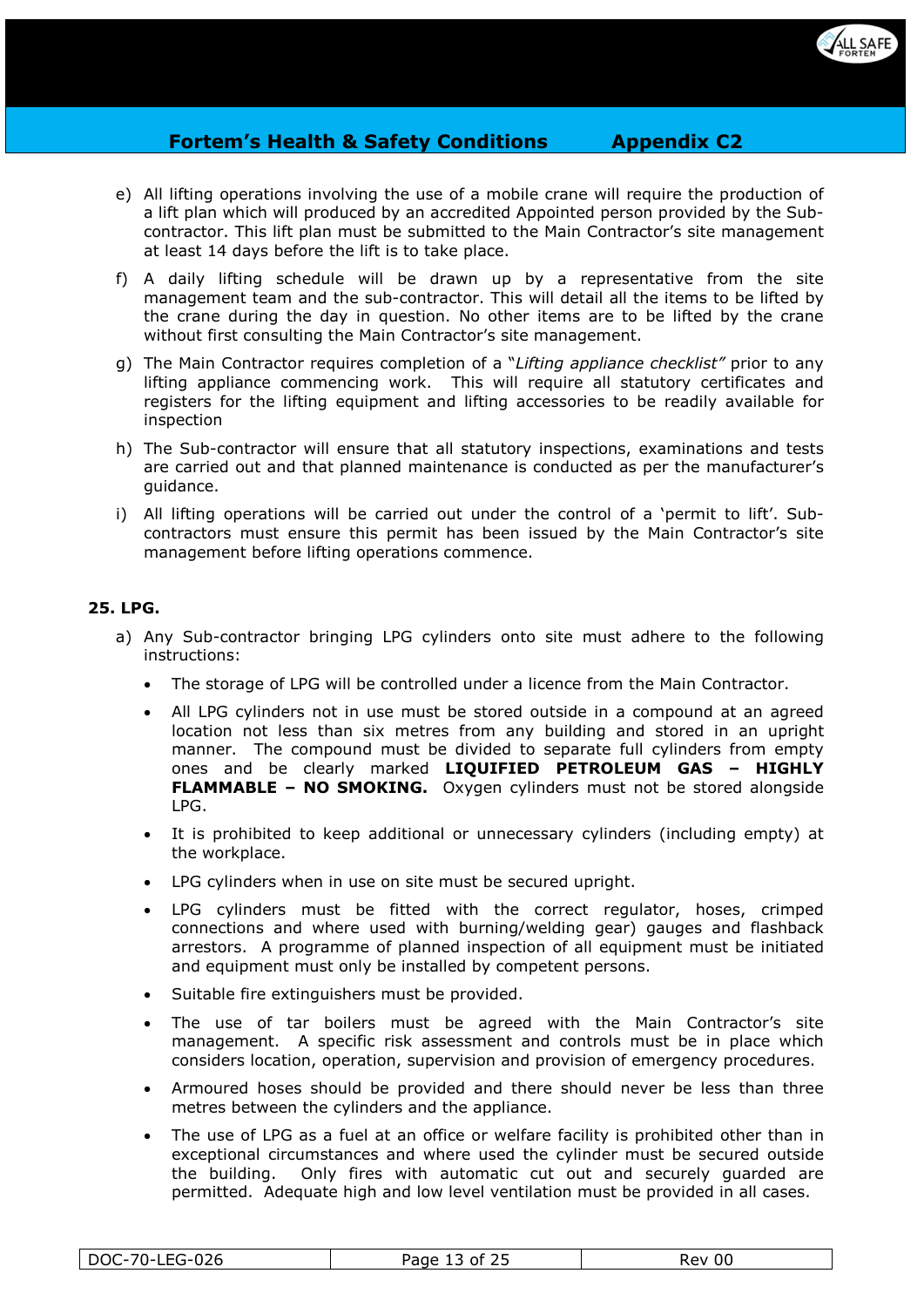

## **26. MANUAL HANDLING.**

- a) Sub-contractors must assess their manual handling activities where there is a risk of injury. This is applicable to the handling of all loads greater than 20kgs, and also loads less than that if either the task or the working environment are disadvantageous to the individual who is to carry out the task.
- b) Wherever it is possible to design out or mechanise a handling activity through prior planning without introducing excessive cost, then this should be done.
- c) The Sub-contractor must appoint a responsible person to identify materials and equipment coming onto site which could create a manual handling difficulty. The transportation method should be determined to ensure the maximum use of mechanical means and thereafter the problem areas and activities which cannot be mechanised should be identified. Appropriate measures must be taken to minimise the risk of injury i.e. by determining a "lift" which cannot be mechanised as being a two-man lift as opposed to a one-man operation.
- d) All relevant personnel must be instructed into these requirements and in basic handling techniques, records of which will be required to be provided to the Main Contractor.

# **27. MOBILE PLANT.**

- a) Sub-contractors who utilise mobile plant must:
	- Ensure that all plant is properly immobilised when not in use and when the driver is not in the immediate vicinity. This will usually require the use of a bungee type key fob which will prevent the operator leaving the machine with the ignition key in place.
	- Nominate a competent person with the responsibility for the safe use of mobile plant.
	- Provide the correct items of plant taking full account of the work activity and site conditions. All plant brought onto site must be of good mechanical condition and be properly maintained.
	- All items of plant brought to site must be operated in accordance with the manufacturer's specification, current legislation and HSE requirements.
	- Provide competent plant operators who are in possession of proof of competence in the form of a CPCS, NPORS card or equivalent approved scheme acceptable to the Main Contractor.
	- Establish a programme of planned inspection and maintenance for all mobile plant by a competent person and ensure that records are available for inspection, this includes daily pre-start checks.
	- Establish and monitor a defect reporting procedure in line with manufacturer's recommendations, to establish that defects are corrected and, where necessary, the item of plant is taken out of service.
	- Ensure that only authorised persons operate plant and that no unauthorised passengers are permitted.

## **28. NOISE AT WORK.**

a) Sub-contractors must, wherever possible, provide silenced equipment and enforce the use of covers, baffles and noise suppressants on the Main Contractor's projects.

| ∟∩ລ⊊<br>$70^{\circ}$<br><b>DOC</b><br>∙∪∠u<br>◡<br>ᄔᄂ | <b>Danc</b><br>Ωt<br>$\sqrt{ }$<br>ʻaue<br>-- | 00<br>RAV.<br>ハコノ |
|-------------------------------------------------------|-----------------------------------------------|-------------------|
|-------------------------------------------------------|-----------------------------------------------|-------------------|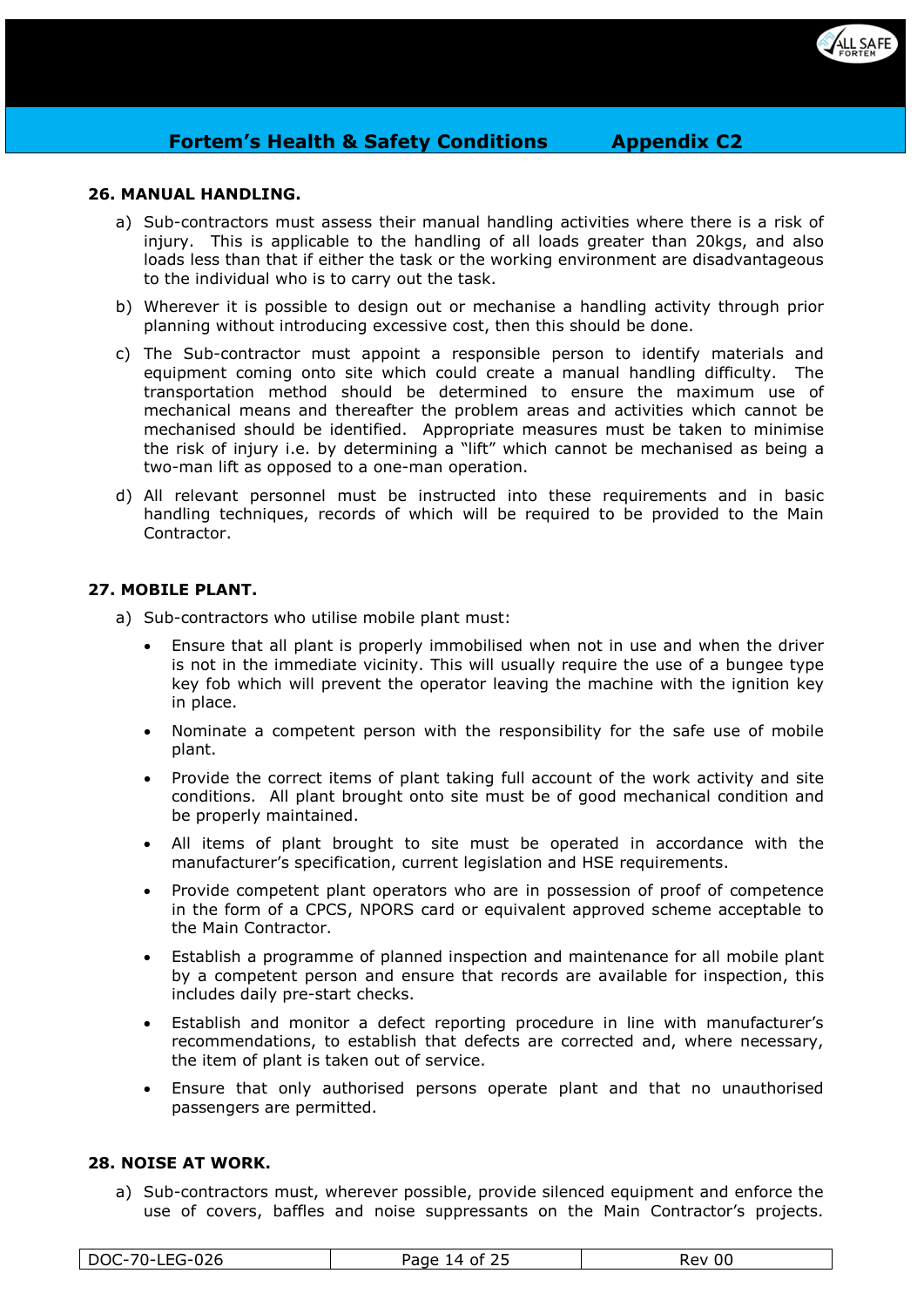

Where possible, noisy equipment should be located remote from personnel and away from boundaries, as it is less likely to cause a nuisance to third parties. Tasks should be designed and scheduled accordingly to minimise this risk or where this is not possible acoustic screens employed.

- b) Sub-contractors must identify the items of plant and machinery which generate noise levels in excess of the First Action Level of 80dB(A) and display appropriate warning labels or notices and make hearing protection available to those affected. Above the second action level they must instruct, train, maintain and enforce the use of hearing protection wherever necessary.
- c) Sub-contractors must discuss with the Main Contractor's site management the location and use of noisy equipment such that precautions can be taken to protect persons not directly engaged in the activity and also where appropriate, to create "hearing protection zones".

## **29. NON ENGLISH SPEAKING WORKERS.**

- a) Site workers with a limited ability to speak the English language could be a hazard to themselves or others working on site due to their inability to understand warnings and instructions.
- b) Everyone's ability to speak English will be ascertained by our site team at the time of their induction training.
- c) Where workers have very limited or no understanding of English, the Sub-contractor concerned will be required to provide a translator. This translator will be required to be present, and in the company of the non-English speaking worker, at all times.
- d) Ratios of translators to non-English speaking workers will be based upon a risk assessment provided by the Sub-contractor and agreed by the Main Contractor.

#### **30. OCCUPATIONAL HEALTH.**

- a) All Sub-contractors are required to have an effective occupational health policy which addresses the specific health needs of their workers.
- b) In some instances Sub-contractors will need to adopt a policy of health monitoring or health surveillance to ensure that any health issues are identified early on and effective measures put in place to ensure that health implications do not become worse.
- c) All Sub-contractors are required to make the Main Contractor's site management aware of any health implications that they consider may have a detrimental effect on the health and safety performance of any of their site workers.

## **31. OPEN EDGES AND OPENINGS.**

- a) The Sub-contractor must plan and execute their works such that they never leave any exposed (unprotected) edges or floor openings. Nor are they to remove any protective rails or coverings without the authority of the Main Contractor and only then as part of an agreed safe system of work.
- b) All edges and opening at excavations, slabs, flooring, decking, etc., must, at all times, be effectively protected to prevent persons or materials falling through.
- c) At open edges the standard of protection must be double guardrails and toeboards as a minimum unless otherwise agreed with the Main Contractor's site management.

| nda<br>$\neg$<br>D)<br>$\cdot \cdot$<br>∙∪∠o<br>. л.<br>-- | $\sim$ $\sim$ $\sim$<br>Ωt<br>Page | 00<br>rev |
|------------------------------------------------------------|------------------------------------|-----------|
|------------------------------------------------------------|------------------------------------|-----------|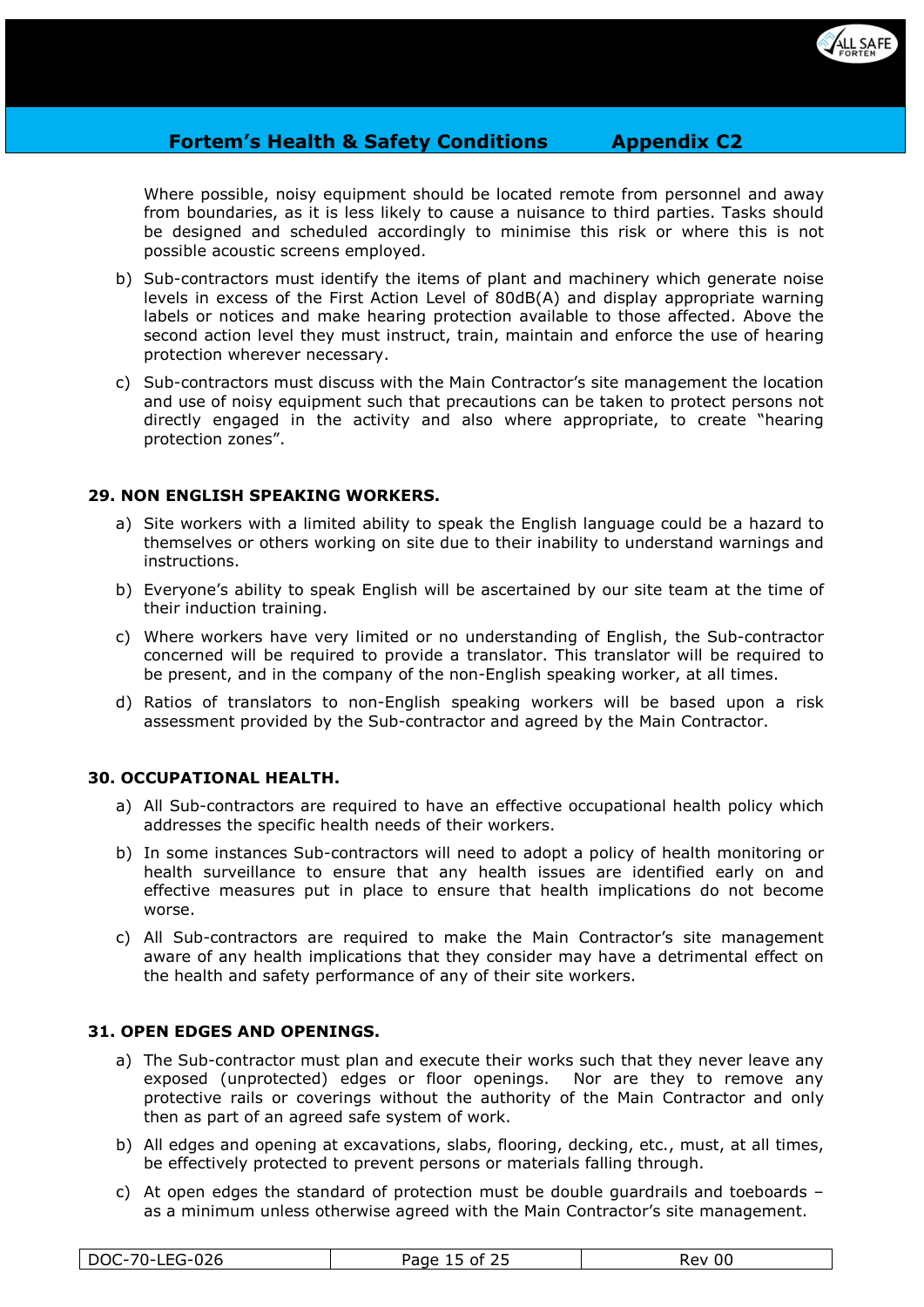

- d) At floor openings, the preferred form of protection is a properly constructed scaffold frame and toeboards. Covers over openings are only permitted if they are load bearing, are secured in position and have clear signage advising "*Danger Hole Below*". Under no circumstances should any opening be protected by covering it with any unfixed cover or without adequate signage.
- e) Dependent upon the contents of their work package, Sub-contractors may be required to take control of areas or elements of the works, where such areas include openings etc. They must establish control implement and monitor an effective management plan to ensure that the requirements above are maintained at all times.

# **32. OVERHEAD POWER CABLES.**

a) No work shall be started in the vicinity of overhead power cables without the approval of the Main Contractor's site management and until the Sub-contractor has satisfactorily demonstrated that all precautions and protection as stipulated in the HSE Guidance Note GS6 "Avoidance of Danger from Overhead Electric Lines" have been taken.

#### **33. PERSONAL PROTECTIVE EQUIPMENT PPE / RESPIRATORY PROTECTIVE EQUIPMENT RPE.**

- a) Sub-contract management must assess the risks to the health and safety of their employees and where possible eliminate or minimise these risks by measures other than by the provision of personal protective equipment. However, in many circumstances, personal protective equipment may still be required to control the risk. In those instances Sub-contract management must provide suitable personal protective equipment on an individual basis to all employees exposed to risk. Subcontract management must ensure that their employees are instructed in, and make full use of such equipment as the circumstances demand. Where it is a requirement to wear dust masks or Respiratory Protective Equipment (RPE) all operatives must have undergone appropriate 'Face Fit Testing' and produce recognised certification of proof for the respirator to be used to the Main Contractor's site management on arrival at site, this should be a minimum of a 'press to check' type respirator, disposable dust masks are no longer permitted on the Main Contractor's projects.
- b) Such training should include the ability to regularly and properly inspect their equipment to ensure it remains serviceable and in working order. All employees should be specifically instructed that should they have any concern as a result of such inspection, they should not commence work and seek advice from their supervisor (e.g. use of harnesses for fall arrest and fall prevention).
- c) In addition to the provision of such personal protective equipment as the Subcontractors risk assessment deems necessary, it must be noted that it is a condition of contract that all persons are provided with, and wear, suitable safety helmets, safety footwear, gloves and high visibility clothing. Exemptions may be granted, but only with the written agreement of the Main Contractor's management.
- d) The wearing of all types of shorts is prohibited on the Main Contractor's projects.
- e) The Main Contractor believes that many hand injuries can be prevented by the wearing of appropriate gloves. With the variety of glove types available there are no tasks which cannot be completed wearing gloves. All personnel on the Main Contractor's projects (including non-working visitors) must wear suitable gloves.
- f) PPE should be branded with the Sub-contractors own name/logo or left blank. No other major contractors branding will be allowed.

| ້ | – 420-55∟<br>DOC-70- | Page<br>.nt<br>,,<br>16. I | 00<br><b>Rev</b> |
|---|----------------------|----------------------------|------------------|
|---|----------------------|----------------------------|------------------|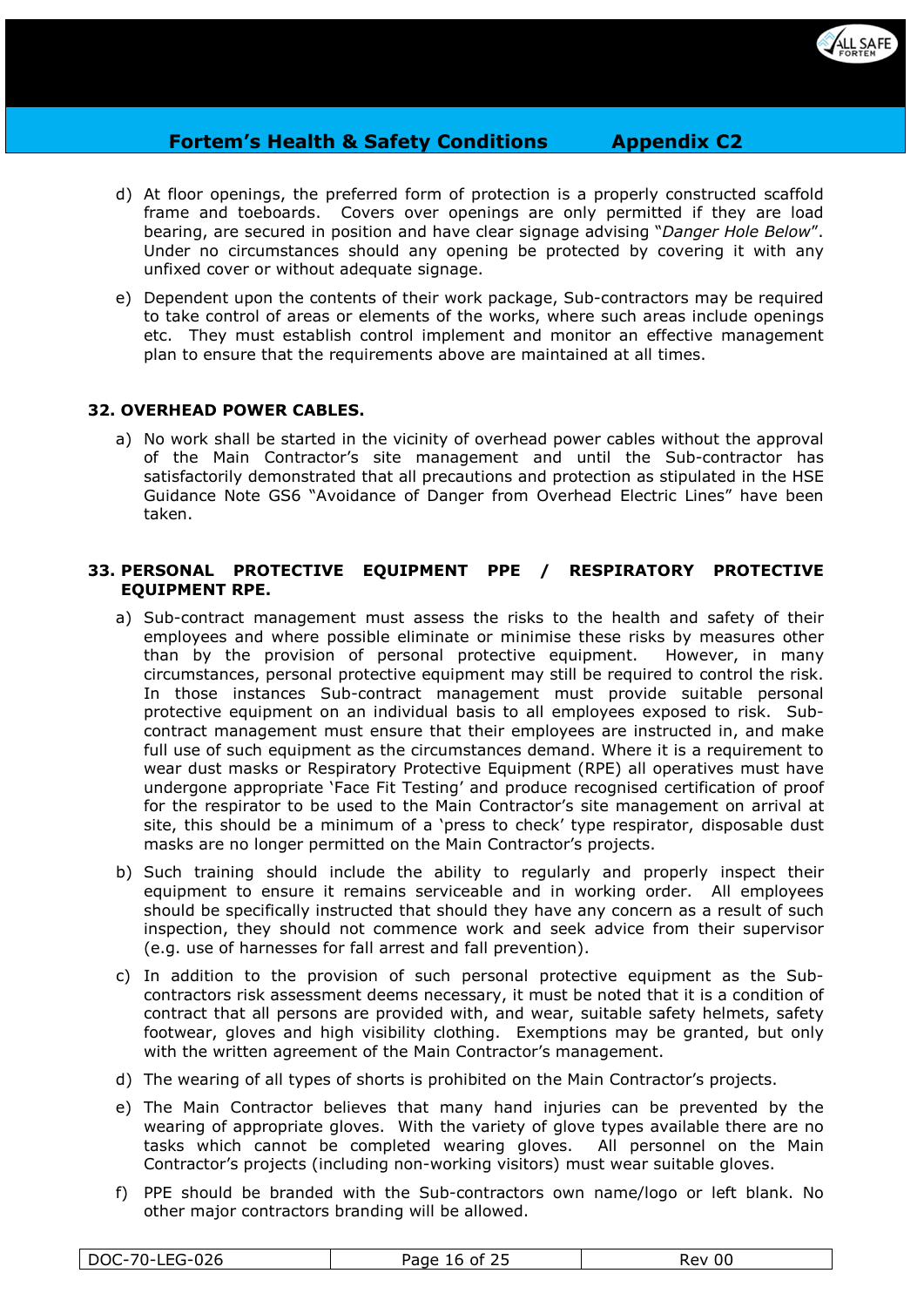

g) The Main Contractor will exercise the right to charge individual Sub-contractors where PPE is provided for their site workers. You should note that this charge maybe in excess of the PPE items market value and is designed to deter Sub-contractors from arriving for work on the Main Contractor's sites without the necessary PPE.

## **34. PORTABLE TOOLS.**

- a) Sub-contractors must ensure that all portable tools are controlled by a competent person who is responsible for their secure storage, use and maintenance, whilst on site.
- b) Portable tools must only be issued to, and be operated by competent persons. Inexperienced operatives must have direct supervision whilst being trained in the use of a portable tool and should have ready access to the manufacturer's health and safety instructions. Electric tools must, wherever possible, be 110v; other voltage equipment will only be permitted with the authority of the Main Contractor's site management.
- c) Portable tools must be inspected before use and receive formal planned maintenance in line with the manufacturer's instructions. Portable electric tools must be inspected monthly and be subject to a combined test/inspection at least every three months. A record of inspection and maintenance of portable tools should be held on site.
- d) 110v cable extension reels must be fitted with a thermal cut out and fully unwound where power rating exceeds limits in accordance with the manufacturer's instructions.
- e) Procedures must be established to report any defective equipment and withdraw it from service.
- f) Engineering controls should be provided to minimise dust and noise during use. This may be the provision of noise baffles or dust suppression in the form of water spray or vacuum.
- g) Portable equipment (tools) which operate at a frequency which could lead to the medical condition Hard Arm Vibration Syndrome (HAVS) or Vibration White Finger (VWF) must be identified and the safe duration (in use time) specified, communicated and enforced. As a baseline, information on trigger times is available via hirers and suppliers.
- h) Where this can be demonstrated not to be practicable the use of low vibration equipment together with a considered management plan to identify and control the exposure limits to each individual must be developed and implemented.
- i) Sub-contractors are required to manage and monitor such a plan and to demonstrate its effective implementation to the Main Contractor's managers.
- j) Any operative likely to be exposed to such operations must be fully briefed in the risks and the operation of the plan to minimise and control their exposure.
- k) A nominated and competent supervisor must be identified within the Sub-contractor's organisation for the implementation and ongoing monitoring of this plan. He will be responsible for maintaining day to day exposure and health records which must be maintained and made available if required.
- l) Sub-contractors must ensure that their workers who are at risk from HAVS or VWF receive routine medical health surveillance.

#### **35. ROOFING.**

|--|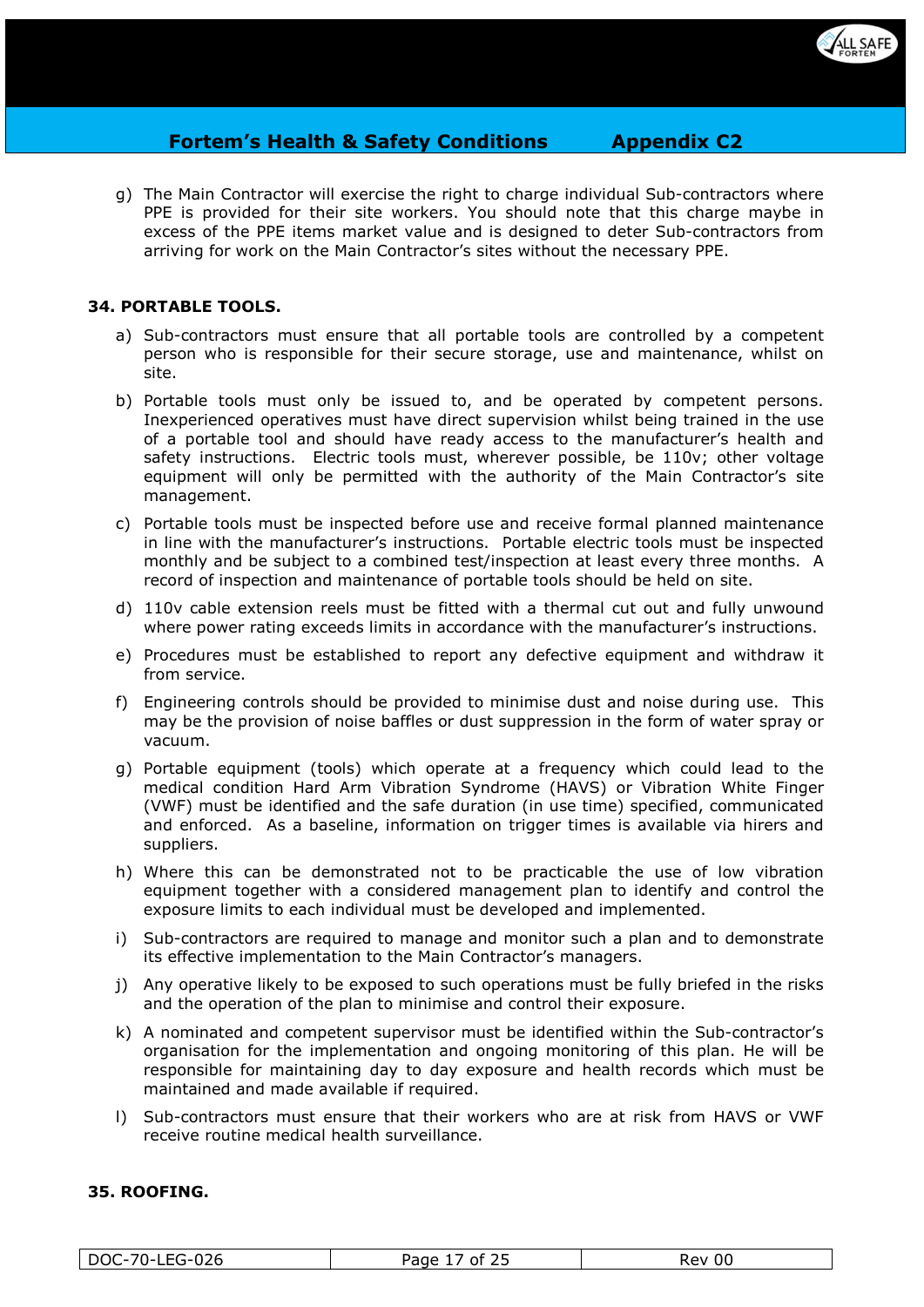

- a) Roofing operations may range from a minor repair of a tile on an existing roof to the complete roofing and cladding of a new structure. All roof work is high risk and therefore requires a specific risk assessment and a method statement.
- b) No one is permitted access to any area at height without an adequate method of fall prevention in place.
- c) On new roofing projects, Sub-contract management, must plan their activities to ensure the provision of safety nets or other suitable fall protection and the prohibition of fragile roof materials (e.g. roof lights) from being incorporated into the structure.
- d) Sub-contract management must not permit anyone to gain access to a roof under construction without them being formally briefed in the appropriate risks, control measures and with the permission of the Main Contractor's site management.
- e) The Sub-contractor's management is responsible for controlling access to the roof under construction.

#### **36. SCAFFOLDING.**

- a) Scaffolding is regarded as a high risk operation on all the Main Contractor's Projects and therefore it is a requirement that any scaffold provided must be erected and regularly maintained fully in accordance with the latest standards and guidance within the industry at that time.
- b) High standards of management and supervision are required on all scaffolding works and the Sub-contractor must provide, within the package, an overall manager who has been specifically instructed and holds demonstrable competence to ensure these standards are implemented and maintained.
- c) Sufficient supervisors must also be provided within the package as are necessary to assist the manager in the delivery of this requirement.
- d) Scaffolding Sub-contractors will brief all of their employees on this requirement prior to their arrival on site. Evidence of such briefing will be required prior to acceptance on the the Main Contractor's. Project induction.
- e) All static scaffolds must be suitable for their intended purpose, be erected in accordance with current legislation and industry guidance and in accordance with the design detail. Any person who erects or dismantles a scaffold must be trained and currently certificated to the Construction Industry Scaffolders Record Scheme (CISRS).
- f) All persons required to erect, inspect, dismantle or alter any system type scaffolding will be required to prove specific training and competency with the particular scaffold in question. (CISRS Specific class of training)
- g) Before allowing any mobile scaffolding tower to be used, Sub-contractors must ensure that it is suitable for its intended purpose, that the erection instructions are on site, and that the operatives erecting, dismantling and using the scaffold are competent and have received formal training (e.g. PASMA) and be able to demonstrate this on request.
- h) Scaffold towers which are identified as incomplete or unsafe must be rectified or otherwise dismantled.
- i) All Non Mechanical Access Equipment (NMAE) (mobile towers, podiums, hop ups etc) must display a current inspection tag supplied by the Sub-Contractor.
- j) Erecting, inspecting, altering or dismantling scaffolds must be carried out in compliance with the National Access and Scaffolding Confederation Guidance Note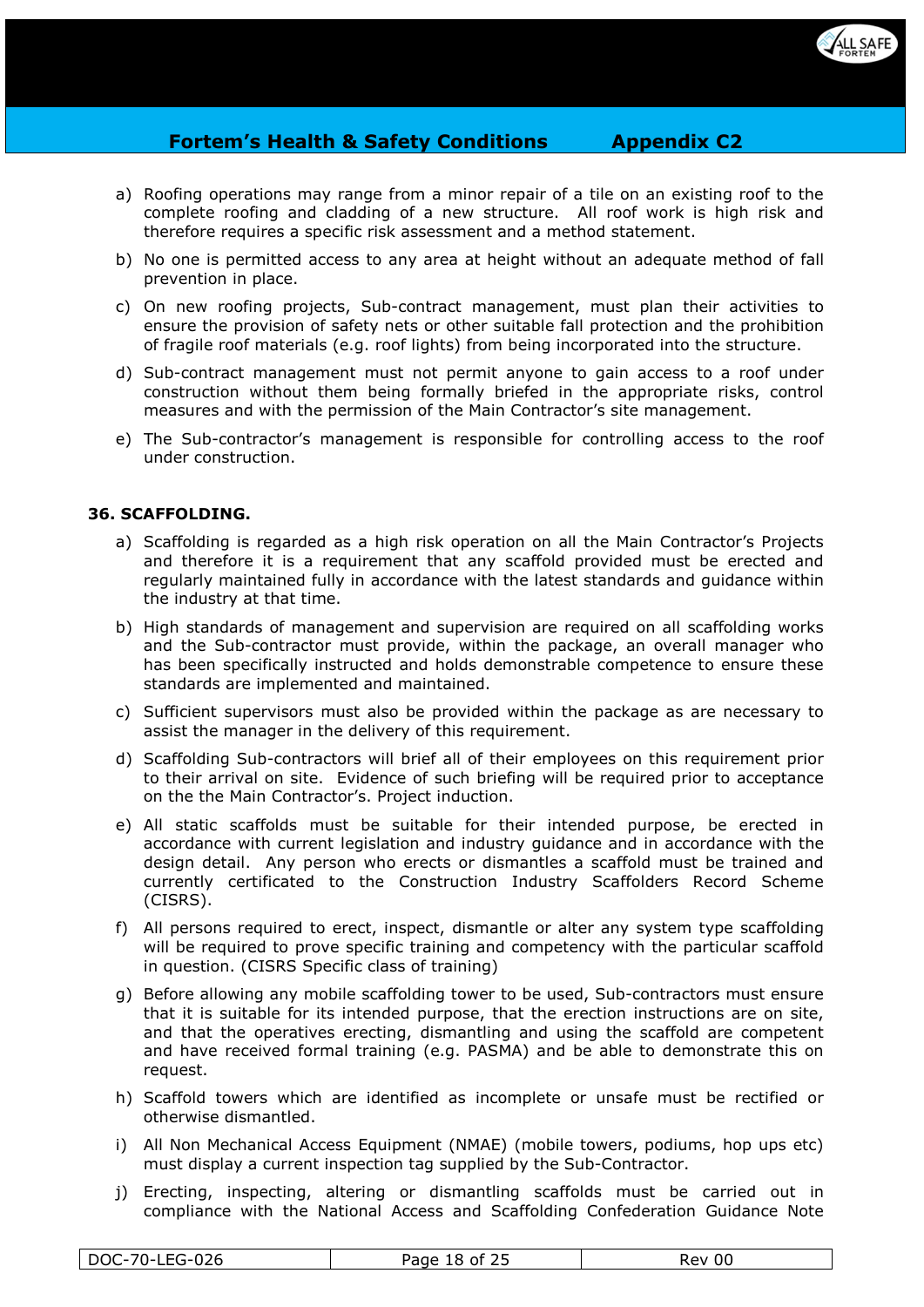

"Preventing Falls in Scaffolding" (SG4: 10). This lays down the criteria for the provision of a 'safe zone' during the erection/dismantling sequence.

k) The Main Contractor's site management should receive, from the scaffold erector, a "hand over certificate" prior to the scaffold being put into use.

# **37. SITE HEALTH AND SAFETY CONSULTATION.**

- a) Health and Safety Consultation Committees will be established on all the Main Contractor's projects. Representatives from all Sub-contractors will be required to attend and to contribute to the maintenance of high standards of Health and Safety throughout the project. Sub-contractors are encouraged to make positive and proactive contribution to the committee and should not restrict their contribution solely to the confines of their package.
- b) Members of the workforce should be adequately represented on the committee and Sub-contractors must make their employees' aware of, and provide the necessary facilities and support to enable their employees' views to be represented and to receive feedback on the working of the committee. Sub-contractors will make operatives within their package available to represent their colleagues on safety committees.

#### **38. SITE TIDINESS.**

- a) Sub-contractors must maintain their workplace in a clean and tidy condition. They must not permit rubbish, debris, etc. to accumulate and they must ensure that clear access is maintained at all times. Combustible debris must be removed at regular intervals.
- b) The Main Contractor operate a national initiative entitled 'Safe Space Clean as You Go'. Contractors who fail to maintain a tidy working environment will be served with a debris clearance notice under the scheme. This notice will usually result in the Subcontractor being liable for any clean-up costs.

#### **39. SITE TRANSPORT AND BANKSMEN.**

- a) Each project will produce and keep up to date a traffic management plan. The reversing of vehicles will be avoided at all times.
- b) Sub-contractors must familiarise themselves and all of their personnel with the requirements of the plan and ensure compliance at all times.
- c) Sub-contractors must appoint competent, trained banksmen for vehicles; also additional mobile plant must be suitably equipped with all round visibility aids e.g. CCTV or convex mirrors, audible warning devices etc. as defined through Risk Assessment.
- d) The banksman must have been formally trained in his duties with respect to ensuring his own safety as well as those involved in the operation and third parties. Evidence of formal training assessment and competence is required.
- e) Vehicles owned by Sub-contractors or their employees, will be permitted to be parked as directed and agreed by the Main Contractor's management.
- f) Prior to entering the site all Sub-contractors must brief drivers on the requirements of the project traffic management plan and ensure their adherence to it.

| LEG-026 | Page                | 00   |
|---------|---------------------|------|
| DOC-70- | __ے of <del>د</del> | Rev. |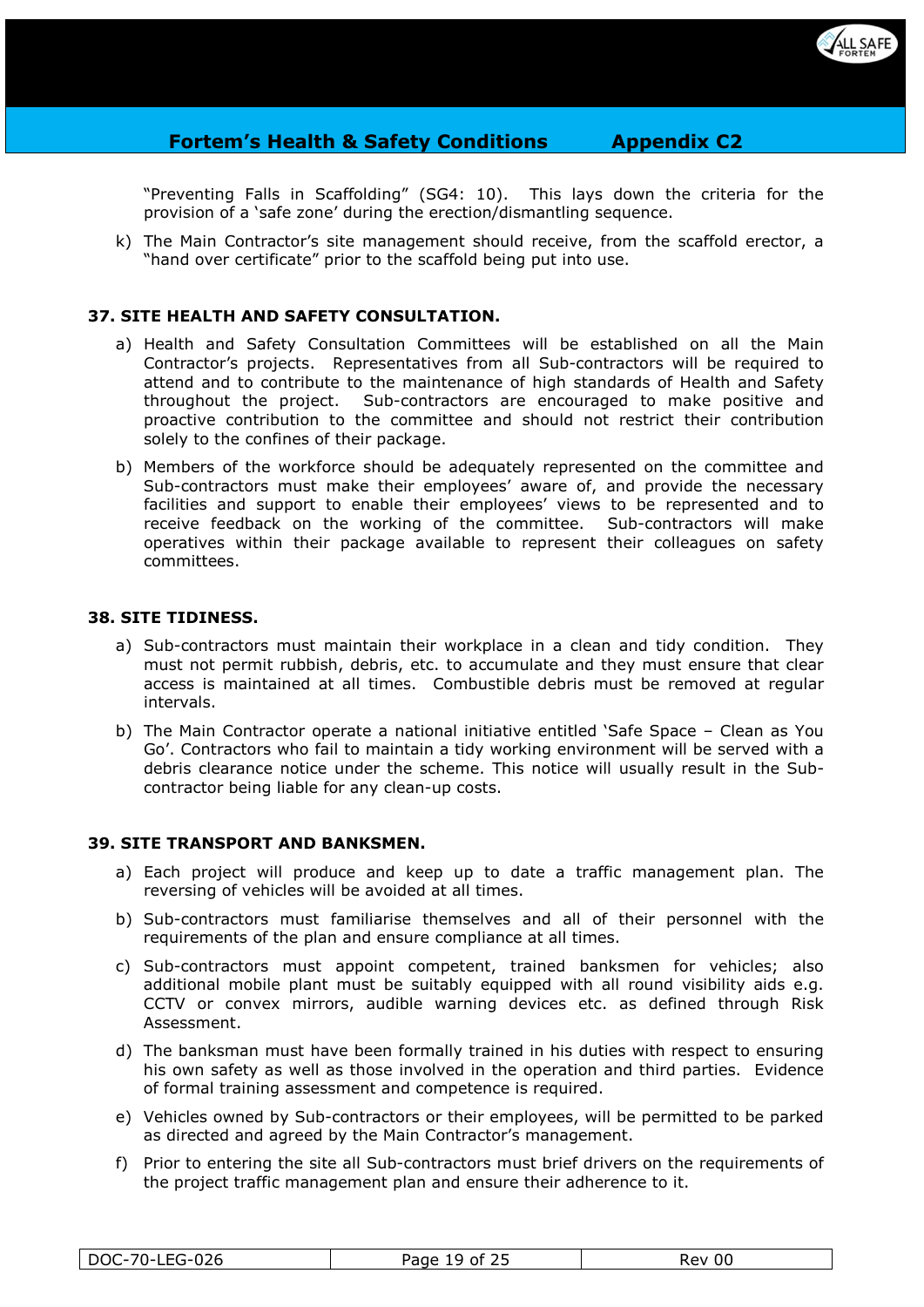

g) Only vehicles, which meet all current standards of roadworthiness, may be brought onto site.

## **40. STATIC PLANT.**

- a) Large stationary items of plant such as hoist, batching plants, crushers, etc., are not permitted on to site without the approval of the Main Contractor's site management. The Sub-contractor must receive approval on the selection and ultimate dismantling of the plant.
- b) Some items of static plant such as crushers etc require specific permits from the Local Authority and it is the Sub-contractors duty to provide this information.

#### **41. STATUTORY DOCUMENTATION.**

a) All statutory registers, notices and certificates applicable to the Sub-contractor's site activity must be maintained on site and be readily available for inspection by the Main Contractor's management. The Sub-contractor will nominate a member of their site team to be responsible for keeping and maintaining these records.

#### **42. TEMPORARY ELECTRICS**.

- a) the Main Contractor's site management must be consulted on Sub-contractor electrical requirements. Sub-contractors must ensure that all temporary electrical systems are installed and commissioned by competent persons and that certificates are produced on commissioning and thereafter every three months following inspection of site electrics.
- b) Where appropriate, Sub-contractors must comply with HS (G) 141 "Electrical Safety on Construction Sites".
- c) All portable electric tools must be inspected prior to use, every month thereafter, and be withdrawn and tested/inspected every three months. Suitable records must be maintained and made available when requested.
- d) All office portable electrical appliances must be inspected as per the Health and Safety Executive guidance.
- e) All generators must be suitably earthed with the following exceptions:
	- For small scale work of a duration less than one day, portable generators with outputs up to 10kVA need not be earthed, provided that they are only used with Class II (double insulated, or all insulated) tools and equipment.
	- Small, single phase generators used for 110v supplies (ratings up to 5kVA) need not be earthed if all of the equipment used is double insulated, or it supplies only one item of earthed equipment and the equipment is bonded with the frame of the generator.
- f) The charging of portable hand tool batteries is not permitted on site. Each welfare facility has a battery charging area (usually within a lockable cabinet) and this must be used for this purpose.

| -LEG-026<br>DOC-70- | of $25$<br>Page<br>20.<br>້ | oc<br>Rev |
|---------------------|-----------------------------|-----------|
|                     |                             |           |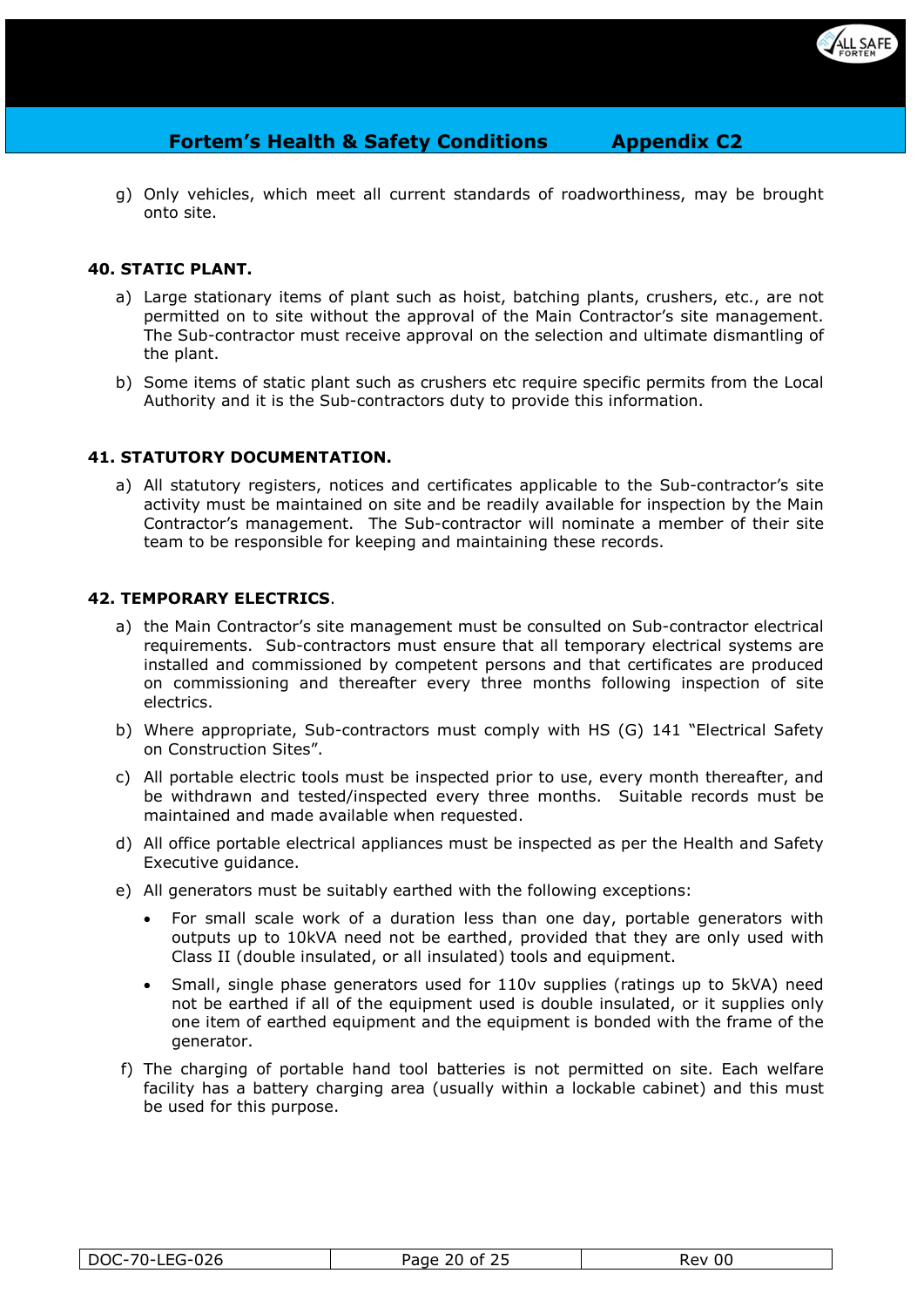

## **43. TRAINING AND COMPETENCE.**

- a) Only trained and competent personnel will be permitted on the Main Contractor's projects. Sub-contractors must be able to demonstrate that they have set appropriate standards and monitoring arrangements to fulfil this requirement.
- b) The Main Contractor supports and promotes the national initiative to achieve a fully competent **(100%)** and certificated workforce and hence it is mandatory that all personnel engaged on a project for the Main Contractor will be in possession of a recognised skills card e.g. CSCS, CPCS or equivalent affiliated scheme including NPORS.
- c) All persons wishing to undertake work on a project for the Main Contractor will be required to undergo a site specific HS&E orientation given by the site management team. This will last anything up to 2 hours depending on the complexity of the project. Sub-contractors should note that they are not permitted to claim day work / standing time for this induction period.
- d) The Main Contractor will, from time to time, host safety-training sessions on site. Sub-contract employees must attend these training sessions if requested by the Main Contractor to do so. Costs associated with this type of training will be borne by each employer.
- e) The appointed supervisor of each Sub-contract company will be required to deliver 'toolbox talks' on allotted subjects on a monthly basis. The Sub-contractor must give the Main Contractor records of these training sessions when requested.

## **44. UNACCOMPANIED WORKERS.**

- a) Sub-contractors must not place any unaccompanied person in a work situation where the nature of their work places them at significant risk of injury.
- b) Where there is a requirement for persons to work unaccompanied then an appropriate safe system of work should be developed and approved by the Main Contractor's site management.
- c) There may be occasions when persons are permitted to work unaccompanied (i.e. on low risk activities), at isolated locations where there are no other persons available to assist in the event of an accident. In those circumstances, Sub-contract management must make suitable provisions for communication. This is particularly relevant to site security personnel who may have to work in isolation for a complete shift. A means of communication (telephone or radio) must be provided and a system established whereby the unaccompanied worker reports at regular defined times.
- d) Unaccompanied workers must receive specific training and instruction in their duties, limited activities and emergency actions.

#### **45. UNDERGROUND SERVICES.**

- a) Before commencing any excavation activity, Sub-contractors must consult the the Main Contractor's site management Underground Services Co-ordinator to determine the presence and system of work relating to underground services such as electricity, telecommunication, gas, water, etc. All works must be undertaken in line with the Main Contractor's procedures (Service Avoidance Plan (SAP)) and HSE Publication HS(G)47 "*Avoiding Danger from Underground Services".*
- b) The Main Contractor operate a specific procedure for work in the vicinity of underground services and this must be operated **IN ALL CIRCUMSTANCES**. A

|  | DOC-70-LEG-026 | Page 21 of 25 | Rev 00 |
|--|----------------|---------------|--------|
|--|----------------|---------------|--------|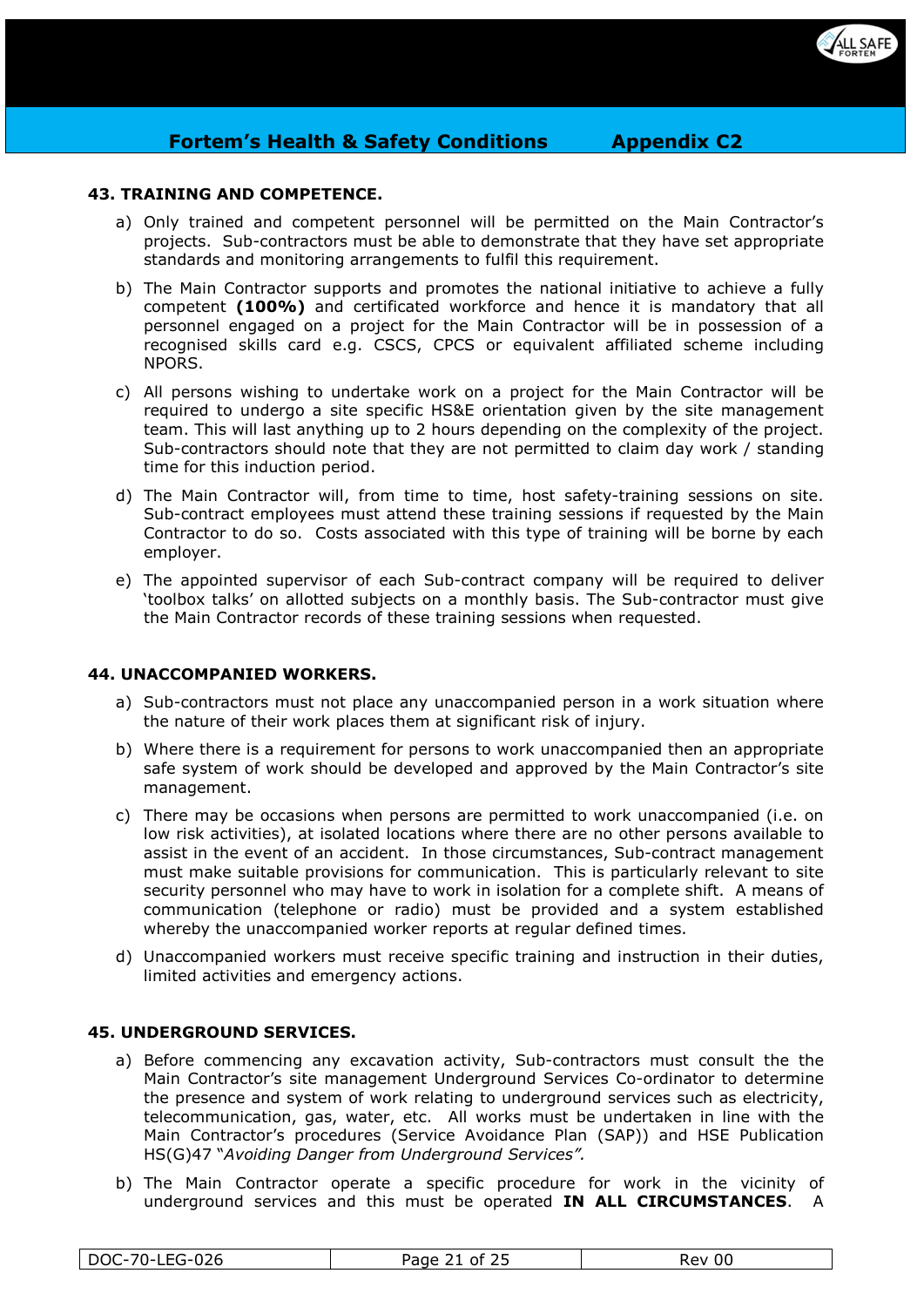

Permit to Dig System will be operational and Sub-contractors must familiarise themselves with these requirements prior to commencing work.

- c) Liaison must be through the the Main Contractor's underground services co-ordinator.
- d) It is a requirement that, in all cases trial holes must be hand dug prior to any work being carried out on or adjacent to any underground service sufficient to accurately locate the services for line, depth and potential change of direction throughout the entire length of the operation under construction. This will be achieved by use of CAT and Genny with built in data logging as a minimum standard. E.g. CAT  $4+ /$  CScope DLX2 or similar service locating tool to be used. Data Logging equipment requires additional training for the user on both the CAT and the associated Computer programme that logs all the Data of use including time and setting used during the scanning operation.
- e) The work must be carried out and supervised only be competent persons who have been trained in the dangers and controls applicable to underground services and the operation of service location equipment. Records must be maintained on site for inspection.
- f) Anyone engaged in excavation operations must have received a task specific briefing in accordance with the Main Contractor's procedures from his supervisor regarding the safe system of work and controls to be employed prior to commencing work. Records of this briefing will be required to be made available to the Main Contractor's management on request.

#### **46. WELFARE FACILITIES.**

- a) Prior to a Sub-contractor commencing on site, the Main Contractor will confirm the attendances and facilities that they will provide.
- b) The Main Contractor is committed to provide a high standard of welfare facilities and accommodation on all of its projects. Sub-contractors are required to support this policy by assisting in maintaining them in a safe and clean condition. Any person found to be mistreating the welfare facility will be liable to summary removal from site. If a Sub-contractor has any concerns regarding the welfare facilities provided he should immediately draw it to the attention of the Main Contractor's Site Manager and also raise the issue in the Site Safety Consultation Meeting.
- c) Facilities provided by a Sub-contractor must be to an acceptable standard under current construction regulations.

#### **47. WOODWORKING MACHINERY.**

- a) Sub-contractors must only authorise joiners/carpenters to operate woodworking machinery or with the Main Contractor's permission, apprentices who have been CITB trained in the use of the machine and who are working under direct supervision.
- b) Chain saws are not permitted onto site without the permission of the Main Contractor's site management. They will only be permitted when their use is essential and not as a convenience tool to cut light or medium timbers. Sub-contract management must only authorise competent trained persons to use chain saws and they must ensure that all necessary protective clothing as advised by the HSE is provided and worn.
- c) Where possible, the use of control measures for airborne dust must be employed. The first line of defence should not be RPE; it should be the provision of an extraction unit

|--|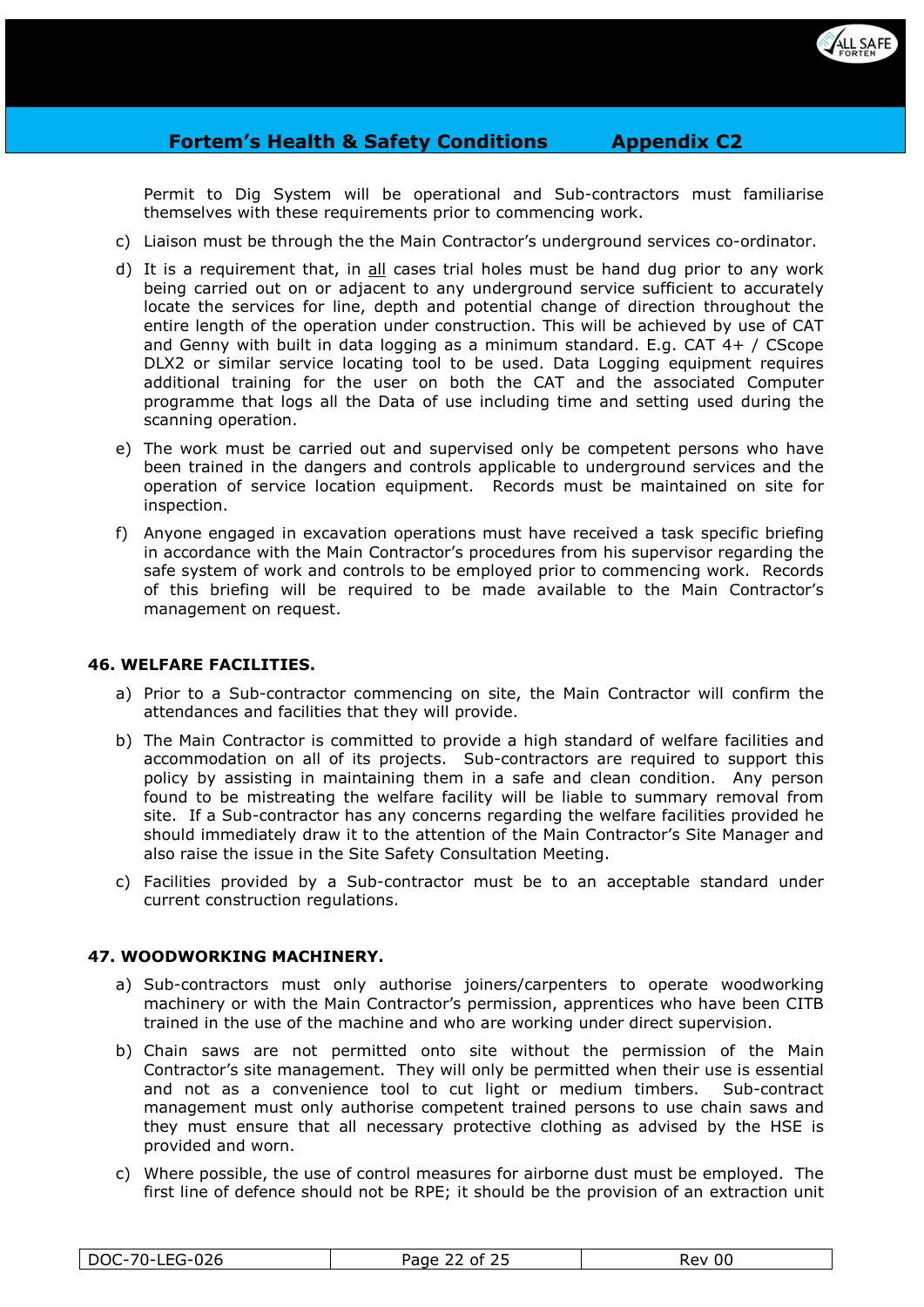

to the correct specification (i.e. H (High) M (Medium) vacuums' when working internally or dust collection bags and extraction at source if working externally.

# **48. WORKING AT HEIGHT.**

- a) Sub-contract management must ensure compliance with the statutory obligation to provide a safe place of work for any person required to work at height. They must apply the hierarchy of controls:
	- Provide suitably protected working platforms, this may be scaffolding or mechanical/electrical platforms.
	- Or where the aforementioned is not practicable.
	- Provide suitable personal suspension equipment.
	- Or where either of the aforementioned is not practicable.
	- Provide a suitable and sufficient means of restraining a fall of any person.
	- Provide a suitable and sufficient means of arresting a fall of any person.
- b) A risk assessment and a method statement should be produced for all work at height specifying the type of access and workplace provided to prevent persons and materials falling. The method statement must be submitted to and approved by the Main Contractor. Those engaged in the operation must receive a formal briefing in the contents of the risk assessment and method statement. Records of such briefings must be maintained by the Sub-contractor on site.
- c) The working procedure adopted to undertake the works must take into account emergency procedures to be implemented in the event of a fall. Personnel must demonstrate competence in such matters, including safety harness training.
- d) The use of ladders as a working platform are strictly prohibited for all work unless it can be demonstrated through specific risk assessment, there is no practicable alternative taking account of all currently available alternatives.
- e) Where stepladders are permitted, they must be industrial grade, may only be used for light duty work with three point contact maintained at all times. A permit to use step ladders must be obtained from the Main Contractor's site management and the equipment must display a non-mechanical access equipment tag. Stepladders must be properly secured away from the working area when not in use.
- f) The use of trestle "A" frames, "A" frame combination ladders and trestle platforms as a working platform are prohibited.
- g) Sub-contractors must ensure that all statutory inspections are carried out as regards the use of mobile elevating work platforms (MEWP's) and a planned maintenance programme is applied. Regardless of the type of access or work platforms provided, it must be erected, operated and maintained by persons who are competent and formally trained and certificated. Due consideration must be given to the emergency recovery of persons from such work platforms.
- h) Where a risk of entrapment exists using a mobile boom type MEWP's (Category 3b) it MUST be fitted with a suitable 'anti-entrapment' device. An additional safety device fitted to the basket of the machine to guard against serious injury from entrapment which is deemed a minor modification under EN 280 by the machine supplier / hirer. This additional safety device shall be supplied in addition to any cowl, footswitch or stand-off bar already fitted by the Manufacturer / MEWP supplier, and must have the following functionality:

| 026<br>$70^{\circ}$<br>DOC-<br>$. \simו−טᄔᄓ$ | Page<br>- of<br>--- | 00<br><b>Rev</b> |
|----------------------------------------------|---------------------|------------------|
|                                              |                     |                  |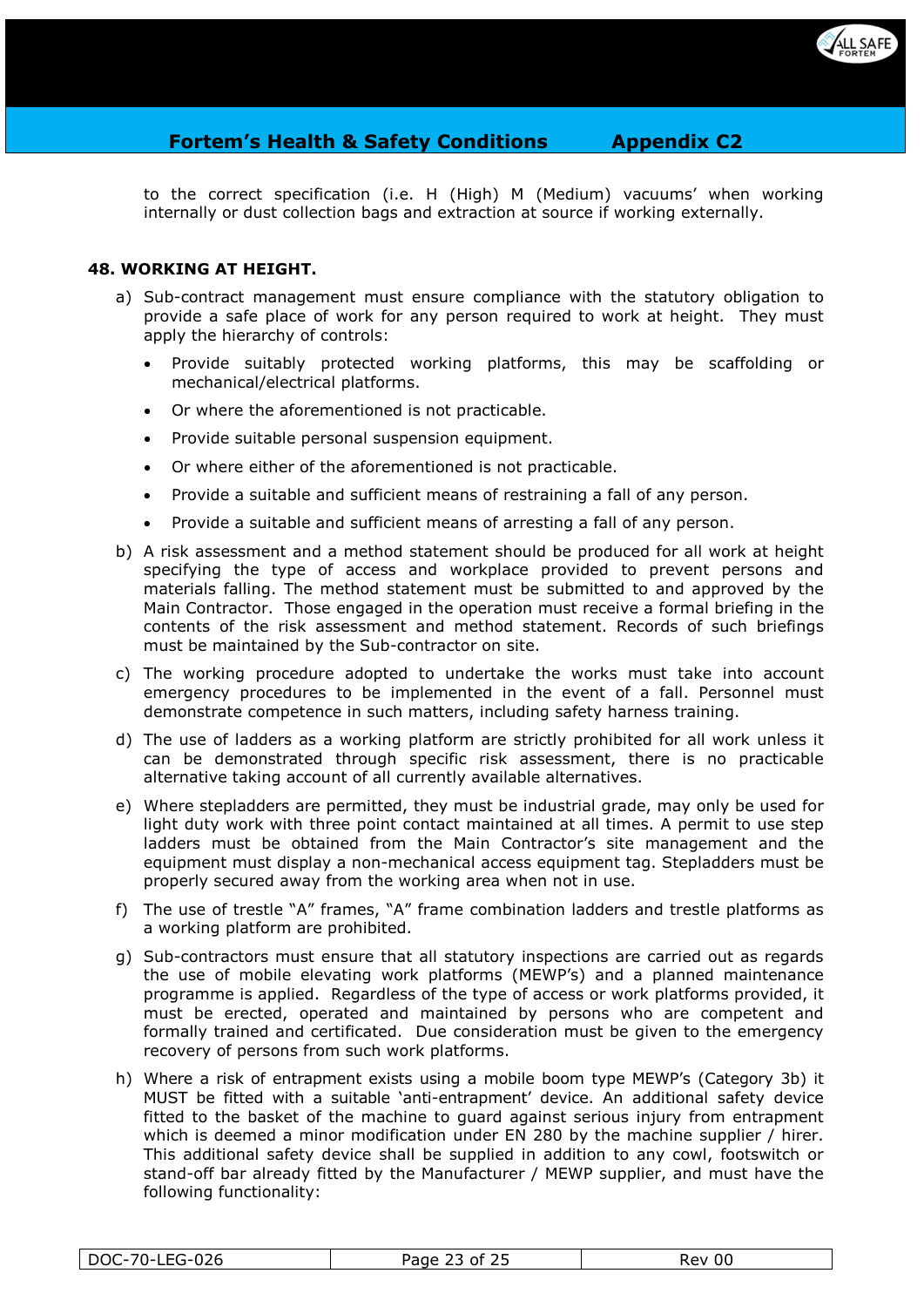

| $\mathbf{1}$   | Stop the MEWP                                       | Any device fitted must stop the movement of the MEWP<br>immediately that a potential entrapment/crushing situation have<br>been detected.                                                                     |
|----------------|-----------------------------------------------------|---------------------------------------------------------------------------------------------------------------------------------------------------------------------------------------------------------------|
| $\overline{2}$ | Stability of<br><b>MEWP</b>                         | Any device fitted should not create additional stability issues for<br>the MEWP upon impact.                                                                                                                  |
| 3              | Effectiveness<br>should impact<br>occur             | The device must be able to withstand the impact and continues to<br>function until a rescue has been effected.                                                                                                |
| 4              | Audible warning                                     | Where trapping remains a possibility an alarm must be fitted that<br>is easily audible to those on the ground who need to effect a<br>rescue.                                                                 |
| 5              | Operator<br>interface                               | Any electronic device fitted to the machine must be easy for the<br>operator to re-set from within the basket.                                                                                                |
| 6              | Risk transfer                                       | Any device fitted must not introduce any significant additional<br>risks to the operator during the normal operation of the machine.                                                                          |
| 7              | Working<br>envelope of the<br><b>MEWP</b>           | Any device fitted should not reduce the operator's working<br>envelope to an extent that they would be unable to undertake<br>their normal works without significant improvisation.                           |
| 8              | Protection to the<br>MEWP operator                  | Any device fitted should afford protection to the operator in all<br>significant entrapment situations, taking into account that<br>potential entrapment can occur whilst elevating, reversing or<br>slewing. |
| 9              | Circumvention<br>of the additional<br>safety device | Any additional safety device must be designed & fitted in such a<br>way as to guard against potential misuse or removal by the<br>operator.                                                                   |

- i) Persons using a boom type MEWP must wear an appropriately attached safety harness complete with restraining lanyard.
- j) The outrigger stabilisers fitted to some types of MEWP's must be used at all times with adequate timber sole boards to spread the load.
- k) All ignition keys must be removed from all MEWP's when they are left unattended.
- l) MEWP working platforms must be kept clean and tidy at all times.
- m) A rescue plan and sufficient competent personnel to effect a rescue in reasonable time must be in place at all times when such platforms are in use.
- n) Every precaution must be taken to ensure the safety of third parties with whom the work activity may be interfaced. Such interfaces must be identified in the risk assessments and appropriate controls specified in the task method statement.

## **49. WORKING IN SENSITIVE ESTABLISHMENTS.**

- a) All Sub-contractors are to give full consideration to their surroundings and the establishments in which they are working.
- b) Such places include schools, colleges, health care establishments, prisons etc.
- c) The Main Contractor expects all Sub-contractors to behave in a professional and workmanlike manner in these places including abiding fully with local rules specific to that establishment.

| DOC-70-LEG-026 | Fつに<br>Page 24 of 25 | Rev 00 |
|----------------|----------------------|--------|
|----------------|----------------------|--------|